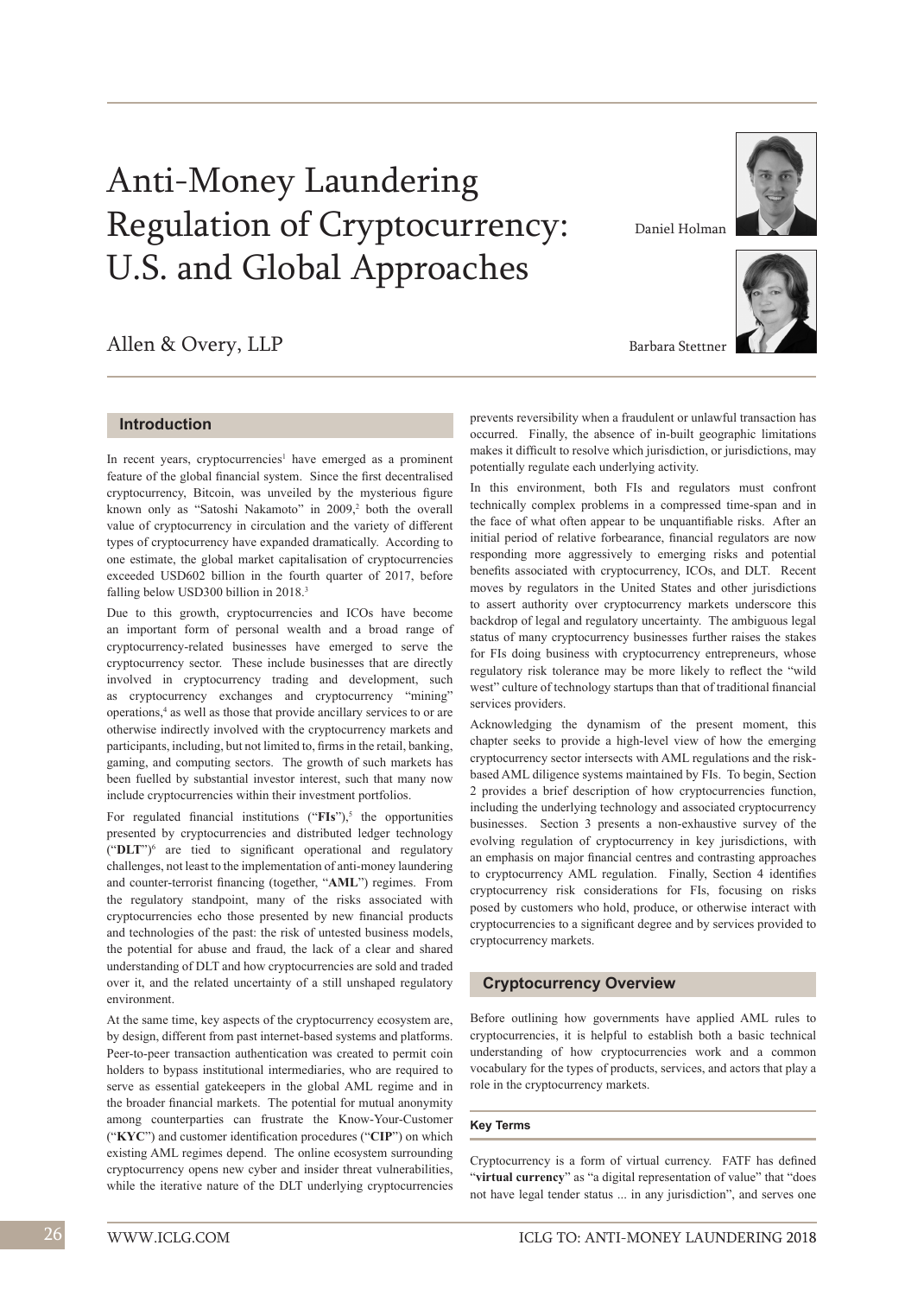or more of three functions as: (1) "a medium of exchange"; a (2) "unit of account,"; or (3) "a store of value".<sup>7</sup> Lack of legal national tender status is what, under the FATF definition, distinguishes virtual currency from "**fiat currency**", which is traditional national currency, and "e-money," which is a digital representation of fiat currency. Virtual currencies may be either convertible<sup>8</sup> (having a fixed or floating equivalent value in fiat currency) or nonconvertible<sup>9</sup> (having use only within a particular domain, such as a game or a customer reward programme), and the administration of a virtual currency may be centralised<sup>10</sup> (controlled by a single administrator) or decentralised (governed by software using DLT principles).<sup>11</sup>

Under this taxonomy, a paradigmatic cryptocurrency such as Bitcoin is a convertible, decentralised virtual currency that "utilizes cryptographic principles" to ensure transactional integrity, despite the absence of trusted intermediaries such as banks. While Bitcoin, which launched in early 2009, is the oldest and most well-known cryptocurrency, many variations have since been created with various features. LiteCoin, the second longest running cryptocurrency after Bitcoin, used the same source code but permits more efficient decryption (also known as "hashing" or "mining", as discussed below). Ether, which as of this writing has the second largest market cap after Bitcoin, debuted in 2015 and is built on a flexible "smart contract" protocol called Ethereum, which can in turn be used to encode rights in a variety of asset types into a DLT-tradable form.12 More recent variants, such as Ripple, provide for issuance and redemption through a centralised administration controlled by a consortium of banks, while retaining decentralised exchange based on an encrypted ledger for transactions. The most recent boom has seen cryptocurrency increasingly adopted as a means of raising capital, often portrayed as a variant of "crowdsourcing" startup costs. As noted below, however, the use of cryptocurrencies to raise capital for investment purposes can raise issues under applicable securities laws and other financial regulatory regimes. Depending on the technical structure of the cryptocurrency issued, some issuers and related persons point to "utility characteristics" of the cryptocurrency (sometimes called a "coin" or "token") to argue that it is not a security under relevant case law discussed below. However, SEC Chairman Jay Clayton has cautioned that many such assertions "elevate form over substance" and that structuring a coin or token to provide some utility does not preclude it from being a security. Indeed, Chairman Clayton emphasises that a token or coin offering has the hallmarks of a security under U.S. law if it relies on marketing efforts that highlight the possibility of profits based on the entrepreneurial or managerial efforts of others, regardless of structure<sup>13</sup>

#### **Blockchain Technology**

Technologically speaking, cryptocurrencies such as Bitcoin operate on the basis of a global transaction record known as a "**blockchain**". A variety of resources are available to help explain blockchain technology more thoroughly than can be done here.<sup>14</sup> However, at a high level, a blockchain is a particular form of DLT that requires the resolution of a new, randomised cryptographic key in order to be updated with more recent transfers. Each successive key is resolved through a process known as "**hashing**", which in practice is achieved through the ongoing computational guesswork of all computers in the network until one of the computers identifies the correct key, thus decrypting the latest iteration of the ledger (and, in the case of Bitcoin and cryptocurrencies that follow a similar model, releasing a small amount of new cryptocurrency into the world by means of a payment to the "miner" with the correct hash). Each time this occurs, the validated block of new transactions is time stamped and added to the existing chain in a chronological order, resulting in a linear succession that documents every transaction made in the history of that blockchain. Rather than residing in a centralised authoritative system, the blockchain is stored jointly by every computer node in the network. This distributed, encrypted record is what provides assurance to mutually anonymous, peer-topeer transferees that there can be no double-spending, despite the absence of a trusted intermediary or guarantor.<sup>15</sup>

Blockchain has been described as "anonymous, but not private".<sup>16</sup> The anonymity (or "pseudo-anonymity")<sup>17</sup> of blockchain derives from the fact that a party transacting on the ledger is identified only by a blockchain address, which acts as an account from which value can be sent and received and can in principle be created without providing personal identifiable information. On the other hand, blockchain is not "private", since all transactions on the ledger are a matter of public record and every coin is associated with a unique transaction history. Complicating this picture, users with an interest in secrecy can employ a variety of technical tools to obscure the relationship between different blockchain addresses and actual transacting parties – while, as a countermeasure, increasingly complex data analytics methods are being developed that can identify related blockchain transactions and attribute addresses to particular users under certain circumstances.18 The fact that even well-resourced and technically sophisticated actors face limits to their ability to decipher blockchain transactional activity, however, makes cryptocurrency attractive for money launderers and other parties seeking to exchange value away from the formal financial sector.

#### **Cryptocurrency Businesses**

Creation of a new cryptocurrency requires the development and release of the software that establishes the rules for its use, maintains the ledger, and governs the issuance and redemption of the cryptocurrency.

FATF defines a person or entity engaged as a business in putting a virtual currency into circulation and who "has the authority to redeem…the virtual currency" as the "**administrator**" of the virtual currency.19 Many cryptocurrencies – including some of the most significant examples, such as Bitcoin, Litecoin, and Ether – have no administrator. Such cryptocurrencies are run on open-source software that governs issuance and redemption, and no central party has authority to modify the software or the rules of exchange. Other DLT applications have been developed that use the distributed ledger for validating transfers while retaining central control over issuance and redemption. The result is that the universe of "cryptocurrencies" encompasses a diverse range of virtual currencies, "coins," and "tokens" that have varying uses and characteristics and that are subject to very different degrees of control by their operators.

In addition to the creators and administrators of cryptocurrency, supporting applications have been developed to ease access and use of the underlying peer-to-peer system. In particular:

- A **Virtual Wallet** ("**wallet**") is a software application or other mechanism for holding, storing and transferring virtual currency.
	- *Custodial versus Non-Custodial*: A custodial wallet is one in which the virtual currency is held by a third party on the owner's behalf, whereas a non-custodial wallet is one in which the virtual currency owner holds his own private keys and takes responsibility for the virtual currency funds himself.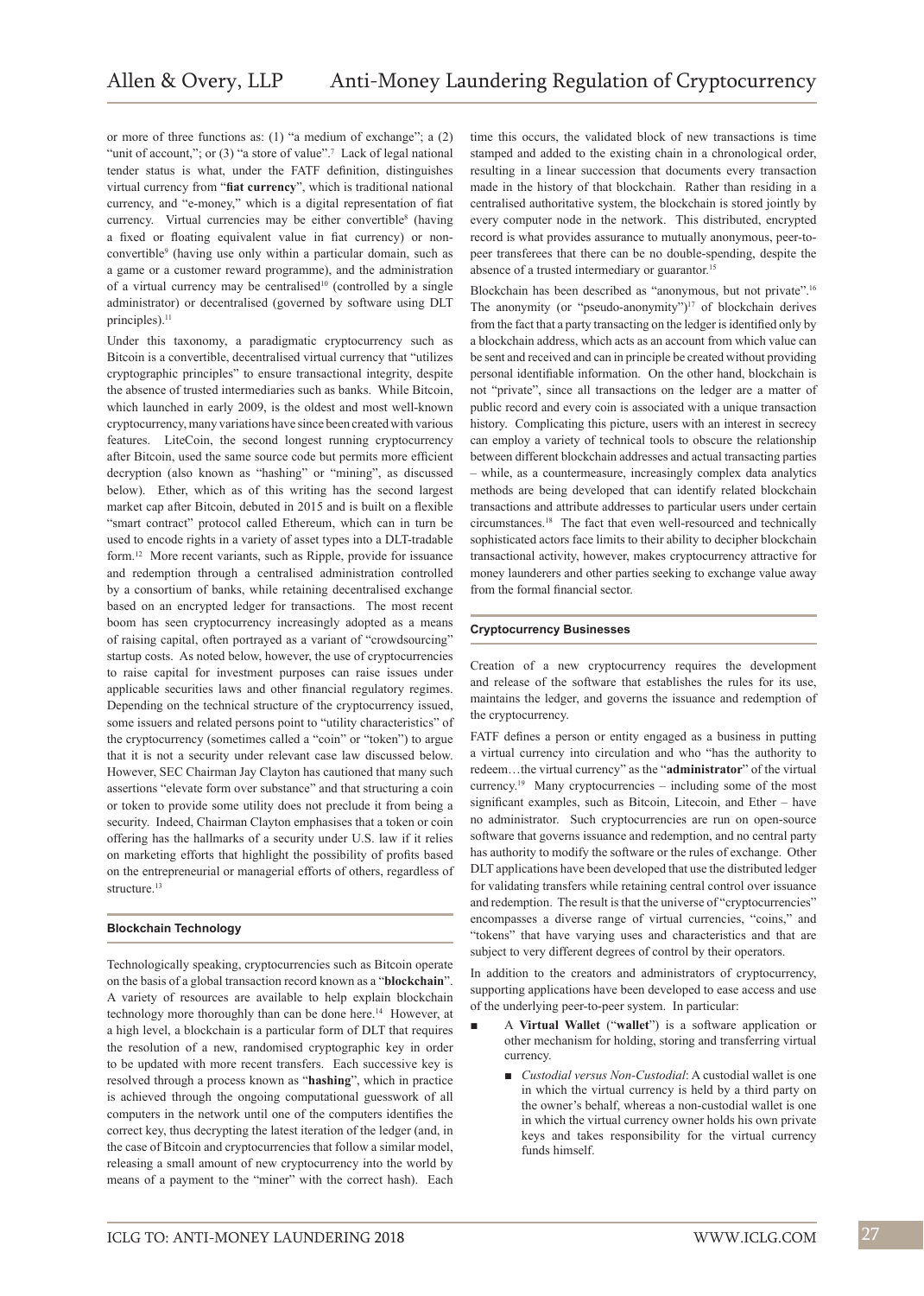- *Hot versus Cold*: Wallet storage may be "cold", meaning held offline (usually on a USB drive) and plugged in only when needed, or "hot", meaning held online (e.g., in one of many crypto wallet applications).
- A **Virtual Currency Exchange** ("**VCE**") is a trading platform that, for a fee, supports the exchange of virtual currency for fiat currency, other forms of virtual currency or other stores of value (for example, precious metals). Individuals may use exchangers to deposit and withdraw money from trading accounts held by the VCE or to facilitate crypto-to-crypto and crypto-to-fiat exchange with the VCE or third parties through the VCE.

Whereas individual blockchain account holders may not need to involve a bank in order to obtain and transfer cryptocurrency value, the operators of these platforms frequently require traditional financial services to facilitate exchange, banking, financing, and investment with the non-crypto economy. And because the operators of these platforms typically seek to serve a large community of cryptocurrency holders for profit, they confront many of the same money laundering, fraud, cyber, and sanctions vulnerabilities as traditional financial institutions. And while the leading wallet and VCE providers use centralised data and processing models,<sup>20</sup> new efforts to decentralise cryptocurrency storage and exchange services create further complexity.<sup>21</sup> Adding to the risks, many wallet and VCE providers may, correctly or incorrectly, consider their businesses to fall outside the scope of existing AML regulations. Going forward, how to apply existing AML regimes to this complex and rapidly changing ecosystem will be a critical question for financial crime regulators.

# **State of Global AML Regulation**

Despite calls for the adoption of global AML standards for cryptocurrency trading,<sup>22</sup> no such uniform rules have yet emerged. There has nonetheless been some convergence toward the FATF view that cryptocurrency payment service providers should be subject to the same obligations as their non-crypto counterparts, $2<sup>3</sup>$ and the majority of jurisdictions that have issued rules or guidance on the matter have concluded that the commercial exchange of cryptocurrency for fiat currency (including through VCEs) should be subject to AML obligations (or, in the case of China, prohibited). Salient differences in national regulations include: (i) the existence of special licensing requirements for VCEs; (ii) the extent to which AML rules also cover administrators and wallet services; (iii) the extent to which ICOs are covered by securities laws or equivalent regulations with AML regulatory implications; and (iv) the extent to which crypto-to-crypto exchange is treated differently from cryptoto-fiat exchange. As discussed below, in many cases the regulatory status of these activities is either ambiguous or case-specific, or is otherwise subject to pending changes in law and regulation. Note that while national security sanctions laws are outside of the scope of this article, the breadth of sanctions screening requirements will generally equal and, more often, exceed that of AML compliance obligations.

#### **U.S. Regulatory Approach**

For purposes of U.S. federal law, a given cryptocurrency may variously be considered a currency, a security, or a commodity (and potentially more than one of these at once) under overlapping U.S. regulatory regimes. Whether particular activities involving that cryptocurrency are subject to AML regulatory obligations depends on whether the person engaging in these activities, by

virtue of doing so, falls within one of the categories of "financial institutions" designated pursuant to the U.S. Bank Secrecy Act  $("BSA")$ .<sup>24</sup> The definition of "financial institution" <sup>25</sup> depends, *inter alia*, on registration requirements imposed by the Financial Crimes Enforcement Network ("**FinCEN**") (with respect to "money services businesses"), $26$  the Securities and Exchange Commission ("**SEC**") (with respect to issuers, brokers, and dealers of securities),<sup>27</sup> and the Commodity Futures Trading Commission ("**CFTC**") (with respect to brokers and dealers of commodities and related financial derivatives).28 While the regulatory framework is still emerging, these classifications potentially extend AML rules to most or all VCEs and to many cryptocurrency issuers and wallet providers. Moreover, while beyond the scope of this chapter, states can and increasingly do apply their own licensing and regulatory requirements, such as the New York State Department of Financial Services "Bitlicense" regulation.<sup>29</sup>

#### *(a) Cryptocurrency Activities Triggering "Financial Institution" Status*

The framework for cryptocurrency AML regulation in the U.S. is most developed for centralised VCEs. In 2013, FinCEN issued guidance concluding that "virtual currency" is a form of "value that substitutes for currency",<sup>30</sup> and that certain persons administering, exchanging, or using virtual currencies therefore qualify as money services businesses ("MSB")<sup>31</sup> regulated under the Bank Secrecy Act.<sup>32</sup> In doing so, FinCEN distinguished those who merely use "virtual currency to purchase goods or services"<sup>33</sup> (a "user") from exchangers and administrators of virtual currency,<sup>34</sup> concluding that the latter two qualify as MSBs unless an exemption applies.<sup>35</sup> In both cases, such a business qualifies as a covered MSB if it "(1) accepts and transmits a convertible virtual currency or (2) buys or sells convertible virtual currency for any reason".<sup>36</sup> FinCEN has clarified in subsequent administrative rulings that this definition was not intended to cover companies buying and selling cryptocurrencies for their own use or software developers that do not also operate exchanges.37 The extent to which a software developer that creates the cryptocurrency that it then sells directly to users (for example, as an ICO) falls within the MSB definitions remains uncertain.<sup>38</sup>

Separately from FinCEN's MSB regulations, the SEC regulates transactions in securities, including by requiring issuers to register offerings of securities or to rely on an available exemption from registration. The definition of "security" under the Securities Act is extremely broad.<sup>39</sup> Certain tokens, including those that are effectively digital representations of traditional equity interests or debt (such as partnership interests, limited liability company interests or bonds), are plainly securities under the Securities Act. The characterisation of other tokens as securities or nonsecurities may be less obvious. Whether a particular instrument may be characterised as an "investment contract", and therefore a "security", is the subject of decades of SEC and SEC staff guidance, enforcement matters, and case law. In the ICO context, recent SEC speeches<sup>40</sup> and guidance<sup>41</sup> have underscored that the SEC continues to apply the analysis laid out in *SEC v. W.J. Howey Co.42 and the cases that followed it, specifically, whether participants in the offering make an "investment of money" in a "common enterprise" with a "reasonable expectation of profits" to be "derived from the entrepreneurial and managerial efforts of others".43 Since first invoking this view in its investigation of the DAO ICO,<sup>44</sup> the SEC has taken the view that several ICOs constituted offerings of securities that failed to comply with the registration requirements of Section 5 of the Securities Act of 1933 ("***Securities Act**").<sup>45</sup>

While acting as a securities issuer does not make the issuer a "financial institution" under the BSA, the obligation to register a cryptocurrency as a security entails a number of Securities Act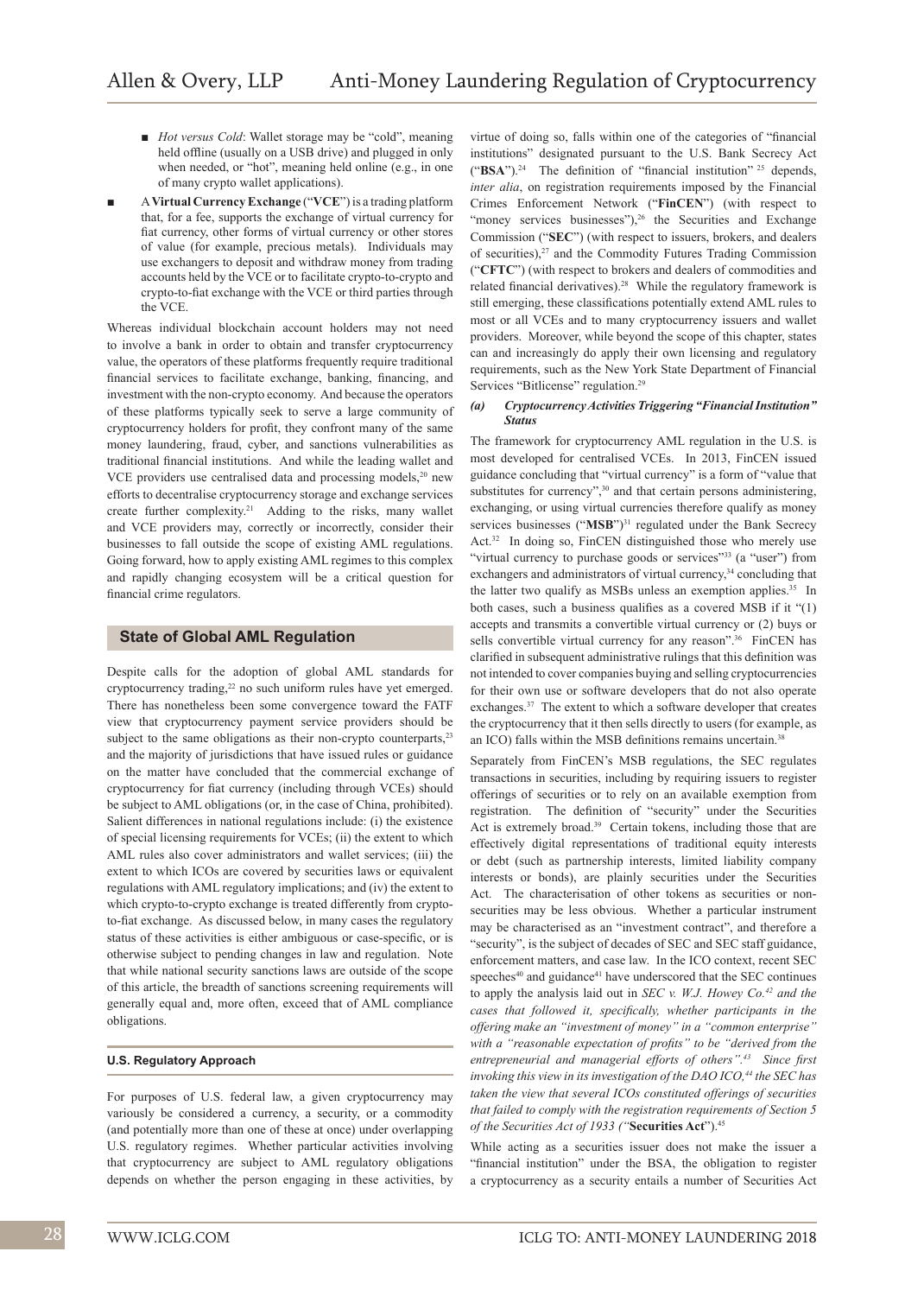obligations,<sup>46</sup> and the default anonymity of cryptocurrency holders may preclude ICOs from relying on common exemptions from securities registration.<sup>47</sup> Furthermore, if the token offered in an ICO is deemed a security, a party that transmits tokens to purchasers on behalf of issuers or other sellers could become a securities brokerdealer for purposes of the Securities Exchange Act of 1934 (the "**Exchange Act**")<sup>48</sup> and accordingly be required to register as a broker-dealer subject to BSA FI obligations.49 Similarly, when the cryptocurrencies traded are, or should be, registered as securities, a VCE may be acting as a dealer (if it acts as a market-maker for trading parties) or as a broker (a person that is in the business of effecting transactions in a cryptocurrency on behalf of others), $50$  and would thus be acting as a covered FI for purposes of the BSA, absent an applicable exemption.<sup>51</sup>

In 2014, the CFTC observed that cryptocurrencies may constitute "commodities" under the Commodity Exchange Act ("**CEA**"), such that the CFTC has broad jurisdiction over derivatives that reference cryptocurrencies (e.g., futures, options, and swaps) and market participants that transact in such contracts. In addition, under its enforcement authority, the CFTC has asserted authority to pursue suspected fraud or manipulation with respect to the cryptocurrency itself,<sup>52</sup> an authority recently affirmed in federal court.<sup>53</sup> Persons that act as futures commission merchants ("**FCM**")<sup>54</sup> or introducing brokers<sup>55</sup> for cryptocurrency derivatives under the CEA are also covered by BSA AML requirements.<sup>56</sup>

#### *(b) Consequences of Coverage*

Slightly different AML programme and reporting requirements, among other things, may apply under the BSA, depending on the particular class of FI involved. However, whether qualifying as an MSB or a broker or dealer in securities or commodities, the BSA requires an FI to maintain a risk-based AML compliance programme, apply CIP, report suspicious activity and certain other transactions, and maintain certain records.<sup>57</sup> MSBs are further required to register with FinCEN<sup>58</sup> (in contrast to brokers and dealers in securities or commodities, who register with their respective regulators) and in the states where they operate, as applicable, and are subject to lower SAR filing thresholds.<sup>59</sup> Though the transmission of funds by MSBs does not necessarily result in the creation of a customer relationship for purposes of AML regulation, MSBs are nonetheless required to obtain identification and retain records when handling transfers of USD3,000 or more.<sup>60</sup> Similarly, while Currency Transaction Reporting ("**CTR**") requirements do not apply to cryptocurrency-tocryptocurrency exchange, transactions that involve cash or equivalents for cryptocurrency would be required to be reported under these rules, including obtaining identification of the individual presenting the transaction and any person on whose behalf the transaction is made.<sup>61</sup> Because FinCEN's definition of MSBs excludes registered securities and commodities brokers and dealers, the requirements specific to registered brokers and dealers prevail where cryptocurrency activities would support coverage under either prong.<sup>62</sup> In addition to the programmatic, reporting, and record-keeping requirements referenced above, the technical characteristics of virtual currencies could also complicate U.S. broker-dealers' efforts to fulfil their non-AML regulatory obligations in a number of ways that dovetail with challenges faced in implementing compliant AML programmes.<sup>63</sup>

In sum, the potential application of multiple regulatory schemes and the absence of bright line tests make ascertaining the regulatory status of particular customer types and activities labour-intensive. Many FIs are accordingly taking a conservative approach and not opening such accounts, while others have proceeded on a case-bycase basis. As the following sections illustrate, the potential for different standards and consequences to attach to cryptocurrency services that cross borders further complicates these assessments.

#### **European Union Regulatory Approach**

The most recent European-level AML directive, the Fourth Money Laundering Directive ("**MLD4**"),<sup>64</sup> did not explicitly address cryptocurrency, and the European Commission has not interpreted its existing regulatory guidance to require extension of the MLD4 regime to cryptocurrencies.<sup>65</sup> As part of the development of the proposed Fifth Money Laundering Directive ("MLD5"),<sup>66</sup> however, the European Parliament and European Council reached an agreement in December 2017 that would extend AML obligations to firms operating centralised cryptocurrency exchanges or custodial wallet providers<sup>67</sup> for cryptocurrencies<sup>68</sup> by adding them to the definition of "obliged entities" contained in the existing directives.<sup>69</sup> These amendments would require EU Member States to subject those service providers to the same obligations as banks and other financial institutions under MLD4 – including CIP and beneficial ownership identification, KYC, transaction monitoring, and suspicious activity reporting – and will subject those providers to supervision by the competent national authorities for these areas. Once MLD5 is published, Member States will have 18 months to implement most provisions into national law.<sup>70</sup> With publication of MLD5 anticipated to occur in mid-2018, national implementation of these requirements may be expected by late 2019 or early 2020.

While MLD5 is pending, some EU jurisdictions have acted to extend AML obligations to certain cryptocurrency services on their own. As shown by the following examples, there is currently significant variation, with some Member States (such as Germany and Italy) having substantially implemented an MLD5-type regime through national law or regulatory actions, and other Member States (such as the UK and the Netherlands) having thus far left cryptocurrency trading largely outside the AML regulatory regime.

#### *(a) Italy*

When Italy amended its AML Decree<sup>71</sup> in compliance with MLD4 in 2017 (which was done via a legislative decree, "AML4 Decree"),<sup>72</sup> it simultaneously incorporated definitions for cryptocurrency consistent with the FATF-definition<sup>73</sup> and classified cryptocurrency service providers<sup>74</sup> that provide cryptocurrency-to-fiat conversion services as "non-financial intermediaries" regulated under the AML Decree.<sup>75</sup> Such service providers are consequently subject to Italian AML obligations,<sup>76</sup> including KYC,<sup>77</sup> record keeping and communications to the authorities, $78$  suspicious transaction reporting,<sup>79</sup> and, as a consequence of the pseudo-anonymity of blockchain users, enhanced due diligence ("EDD").<sup>80</sup> Article 8 of the AML4 Decree further requires cryptocurrency service providers to register in a special section of the Italian Registry of currency exchange professionals<sup>81</sup> and to communicate to the Ministry of Economy and Finance about exchange activities carried out within the Italian territory (an issue that can be particularly complex given the decentralised, global nature of cryptocurrency transactions).<sup>82</sup> The Ministry of Economy and Finance published a draft decree outlining these communication requirements in February 2018, but as of this writing, the decree is still under consultation.<sup>83</sup>

Although Italy's investment services authority, CONSOB, 84 has not yet taken a clear position in relation to transactions in cryptocurrencies, at least one Italian court has found that the sale and conversion of cryptocurrencies to legal tender could in theory constitute a form of investment services in the context of proprietary trading.<sup>85</sup> A 2015 Bank of Italy communication<sup>86</sup> on the prudential risks of cryptocurrency further suggested that some cryptocurrency functions could violate criminal provisions of Italian banking law, which reserve certain banking, payment, and investment services exclusively to authorised entities.<sup>87</sup> These precedents suggest the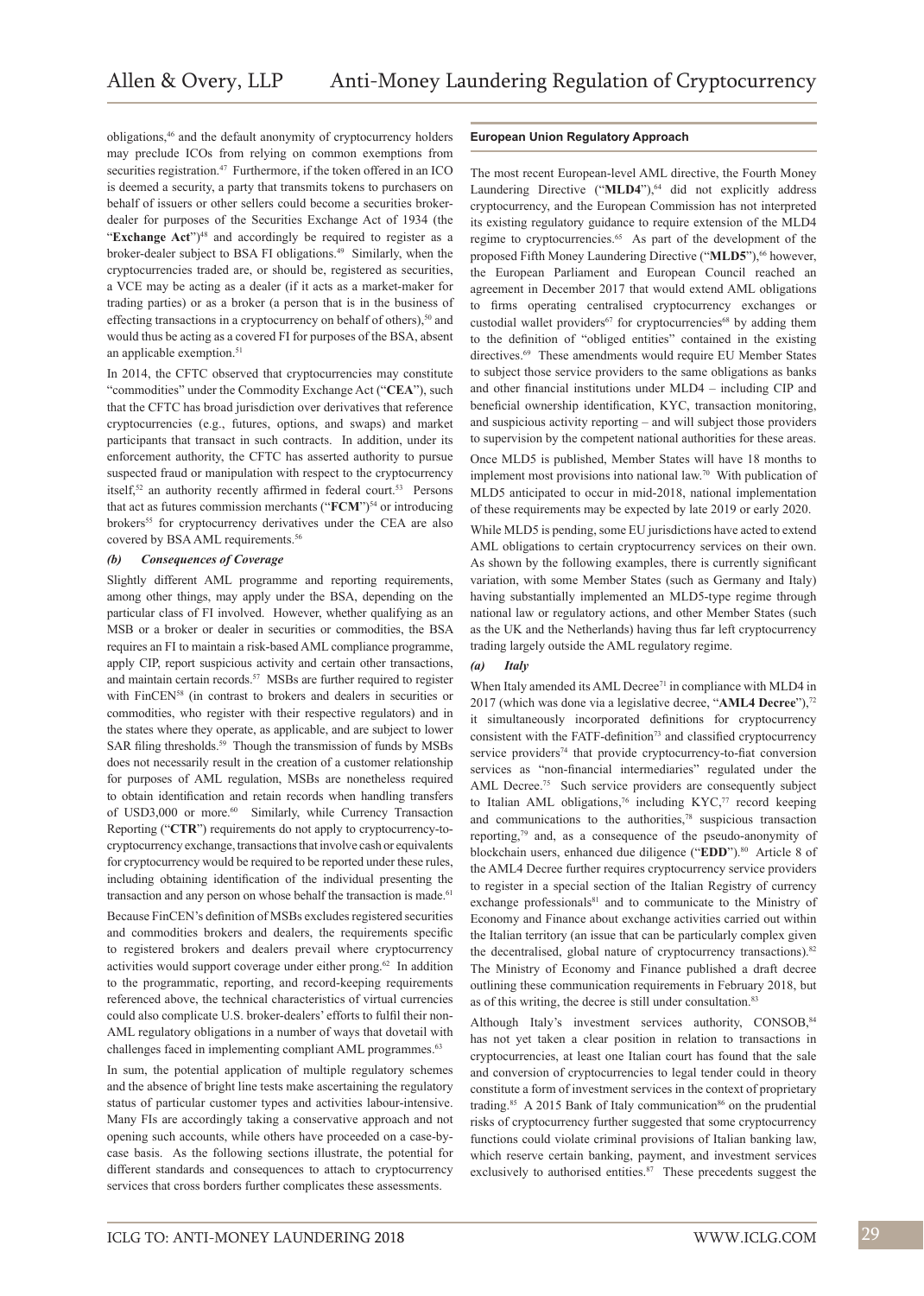potential for collateral risk from serving unlicensed entities or, in the extreme case, handling illicit proceeds as a consequence of serving non-compliant cryptocurrency businesses in Italy.

#### *(b) Germany*

The German Federal Financial Supervisory Authority ("**BaFin**") considers cryptocurrencies that have the character of a cash instrument to be "financial instruments" under the German Banking Act ("KWG").<sup>88</sup> As in the U.S., use of cryptocurrency as payment for goods and services and the sale or exchange of self-procured cryptocurrency would not trigger AML regulation, and such users need not seek authorisation under applicable German banking laws.<sup>89</sup> However, commercial dealings with cryptocurrencies can trigger an authorisation requirement where the platform involves (i) buying and selling cryptocurrency in order to carry out principal broking services, or (ii) operating as a multilateral trading facility. Providers that act as "currency exchanges" offering to exchange legal tender for the purposes of proprietary trading, contract broking, or investment broking, are also generally subject to authorisation. Finally, underwriting an ICO may be regulated underwriting or placement business within the ambit of applicable German banking laws.

When such commercial dealings with cryptocurrencies trigger an authorisation requirement, the business must obtain a licence as a credit institution or financial services institution under applicable German banking laws, and is treated as an "obliged entity"90 under the German Money Laundering Act ("GWG"),<sup>91</sup> transposing the MLD4 AML requirements.<sup>92</sup> It is also noteworthy that BaFin has suggested that whether a cryptocurrency is also a security must be assessed on a case-by-case basis, with the rights associated with the respective token as the decisive factor.<sup>93</sup> If a token is also classified as a security (beyond the classification of a mere unit of account – *Rechnungseinheit*), this may in particular trigger conduct and prospectus requirements that go beyond licensing requirements and a resulting AML regulation.

#### *(c) The Netherlands*

In contrast to Germany and Italy, the Netherlands have not formally extended their AML regulation to cover cryptocurrency activities.

The 2013 conclusion of the Dutch Ministry of Finance that cryptocurrencies are neither "electronic money" nor "financial products" within the meaning of the Dutch Financial Supervision Act ("DFSA")<sup>94</sup> has provided assurance that VCE and wallet services for currency-like cryptocurrencies fall outside the scope of the DFSA95 and, consequently, are in general not covered "institutions" for purposes of the Act for the Prevention of Money Laundering and Financing of Terrorism ("Wwft").<sup>96</sup> When MLD5 is implemented, however, the Wwft will extend to these entities as discussed above.97 The Minister of Finance expects to complete the implementation of this amendment by the end of 2019.<sup>98</sup>

Although a lower court ruled in 2014 that Bitcoins do not themselves qualify as "common money",<sup>99</sup> as a practical matter many Dutch banks and other financial institutions have been reluctant to accept proceeds that derive from cryptocurrency exchange transactions if they cannot validate the origin of these funds. Additionally, cryptocurrencies that have the character of stocks or bonds would arguably also qualify as "securities" and therefore as "financial instruments" under the DFSA,100 such that a provider of such a cryptocurrency or of investment services for such a cryptocurrency would be subject to the DFSA and, insofar as it relates to investment services, the Wwft.<sup>101</sup> However, to date there has been no formal action reaching such a conclusion.

#### *(d) UK*

In the UK, the prevailing view of regulators has been to treat cryptocurrencies as a commodity, rather than a currency or a security. On this basis, the UK Financial Conduct Authority ("**FCA**") chief executive Andrew Bailey recently confirmed that virtual "commodities" like Bitcoin are not currently regulated by UK financial regulatory authorities and that it is up to Parliament to decide on any changes to those rules.<sup>102</sup> The FCA has also confirmed that,<sup>103</sup> in its view, cryptocurrencies such as Bitcoin are not "specified investments" for the purposes of the Financial Services and Markets Act ("**FSMA**") 2000 (Regulated Activities) Order 2001.<sup>104</sup> Nonetheless, given the breadth of products that may be labelled as cryptocurrencies, there is a risk that some coins or tokens (including those issued as part of an ICO) may constitute transferable securities and fall within the prospectus regime under the Financial Services and Markets Act 2000 (FSMA), or alternatively, depending upon how they are structured, some ICOs may instead amount to a collective investment scheme under section 235 of the FSMA. Derivatives that reference a cryptocurrency are also capable of being regulated investments.<sup>105</sup>

Unless one of the regulated financial services regimes above is triggered, cryptocurrency activities are unlikely to currently fall within the scope of the UK Money Laundering Regulations 2017.106 Changes currently proposed at the EU level (and supported by the UK Treasury) would result in cryptocurrency exchanges and custodian wallet providers' activities being within the scope of AML laws. Subject to Brexit, the UK will need to implement these provisions into national law and regulation within 18 months, meaning such amendments may apply by late 2019, if not sooner. Even if Brexit relieves the UK of these obligations before the MLD5 implementation deadline,<sup>107</sup> UK regulators or legislators may choose to design a bespoke regime to regulate and govern cryptocurrencies and their exchange, or to otherwise broaden existing financial services regulatory regimes to cover cryptocurrency activities.

Separately, where firms operate within the regulatory perimeter without correct FCA authorisation (e.g., by issuing security tokens without FCA authorisation), such breaches would be a criminal offence, and thereby constitute a predicate crime for certain money laundering offences under the Proceeds of Crime Act 2002.

Separate and apart from whether dealings with cryptocurrencies may implicate FI status under UK law, cryptocurrencies or the proceeds of their sale that could be the subject of a restraint order or confiscation order to the extent that they constitute criminal property under the Proceeds of Crime Act 2002 ("**POCA**"), and concealing or handling such criminal property could trigger the money laundering offences under POCA.108 Moreover, where firms operate within the regulatory perimeter in breach of the FSMA general prohibition (e.g., by issuing security tokens without requisite FCA authorisation), such a breach would constitute a criminal offence, and thereby constitute a predicate crime for the primary money laundering offences under POCA.

#### **Asia-Pacific Region**

Regulatory practices in Asia diverge even more than in Europe. At the extreme end, China currently prohibits commercial issuance and exchange cryptocurrency services. In contrast, Japan and Australia both now have regimes for licensing and supervising VCEs and other crypto businesses, while Korea has yet to settle on a regulatory scheme of any kind.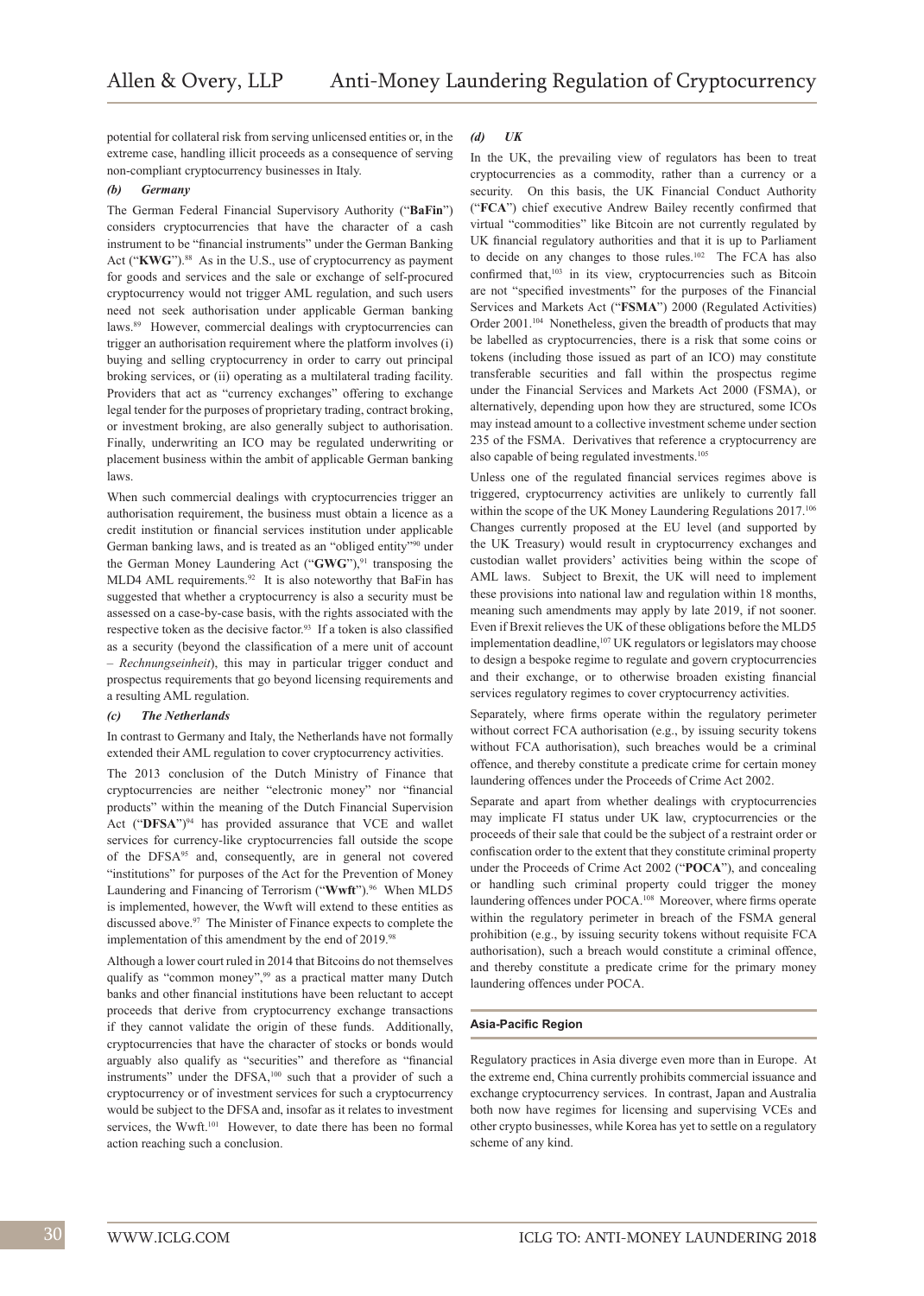#### *(a) China*

China has taken perhaps the strictest approach to cryptocurrency of the world's major economies, effectively prohibiting all issuance and exchange services for cryptocurrency in the country.

Chinese regulators took a wary view beginning in December 2013, when the People's Bank of China (the "**PBOC**"), the central regulatory authority for monetary policy and financial industry regulation, issued a joint circular with other Chinese regulators emphasising the AML risk of Bitcoin and other cryptocurrencies, and requesting that all bank branches extend their money laundering supervision to institutions that provide cryptocurrency registration, trading, and other services, and urge these institutions to strengthen their monitoring of money laundering. In 2016, a PRC-incorporated VCE platform was found partially liable for AML violations due to its failure to perform KYC while offering cryptocurrency registration and trading services.<sup>109</sup>

Subsequently, in September 2017, the PBOC issued a joint announcement (the "**Announcement**"), affirming that cryptocurrencies do not have legal status or characteristics that make them equivalent to money, and should not be circulated and used as currencies.<sup>110</sup>

- On the issuance side, the Announcement banned "coin offering fundraising", defined as a process where fundraisers distribute so-called "cryptocurrencies" to investors in return for financial contributions, and classified illegal distribution of financial tokens, illegal fundraising or issuance of securities, and fraud or pyramid schemes as financial crimes in this context. Organisations and individuals that raised money through ICOs prior to the date of the Announcement were commanded to provide refunds or make other arrangements to reasonably protect the rights and interests of investors and properly handle risks.
- On the exchange side, the Announcement required cryptocurrency trading platforms to cease offering exchange of cryptocurrency for statutory (fiat) currency, acting as central counterparties for cryptocurrencies transactions, or providing pricing, information, agency or other services for cryptocurrencies.

Because of the criminalisation of unlicensed cryptocurrency issuances, capital or fees that have been acquired through a coin release in China are likely to be viewed as illicit proceeds for purposes of both Chinese and other countries' AML laws. That said, although discouraged by the PRC authorities, individual purchase or peer-to-peer trading of crypto is not banned from a PRC law perspective.

#### *(b) Japan*

In May 2016, Japan amended its Payment Services Act to provide for a definition of cryptocurrency<sup>111</sup> and to create a registration requirement for "Virtual Currency Exchange Operators" ("**VCEOs**").112 VCEO licences permit holders to engage in the exchange, purchase, sale, and safekeeping of cryptocurrencies on behalf of third parties, and to engage in ICOs subject to preapproval by the FSA. VCEOs are designated as "Specified Business Operators" subject to national AML rules contained in the Act on the Prevention of Transfer of Criminal Proceeds, including CIP and suspicious transaction reporting.<sup>113</sup> Since licences were first issued to VCEOs on September 30, 2017, the FSA, which exercises regulatory authority over Banks and other financial institutions via delegated authority from the Prime Minister, has begun conducting on-site inspections of VCEOs and has forced at least one exchange to cease operations until it remedies compliance deficiencies, including its AML compliance. The prospect of enforcement of AML regulations appears to have caused some companies to withdraw their applications to become VCEOs in recent months.<sup>114</sup>

As at the time of writing, South Korea continues deliberations on reaching a comprehensive cryptocurrency regulatory scheme, resulting in a situation that some commentators have described as "a state of 'deliberate ambiguity'".<sup>115</sup> After initially legalising Bitcoin service providers for payments, transfers, and trades in July 2017,116 cybersecurity and AML concerns led to the issuance of a ban on ICOs in September 2017.<sup>117</sup> Though subsequent remarks by public officials even suggested shutting down exchanges entirely, reports suggest that the ban has not been strictly enforced while the government's internal consultations continue<sup>118</sup> and that limitations will be lifted once a formal legal framework can be established.<sup>119</sup>

Because of the legal uncertainty regarding the future status of cryptocurrencies, the Korean Financial Services Commission ("**FSC**") has begun to regulate cryptocurrencies through its authority to regulate banks pursuant to its existing statutory powers. These measures, announced in January 2018, require cryptocurrency trading to occur through real-name bank accounts linked to cryptocurrency exchanges.120 The FSC also introduced a mandatory "guideline" with respect to cryptocurrency-linked accounts to ensure bank compliance with AML.<sup>121</sup> Among other things, the guideline requires banks to "conduct [EDD] in transaction[s] with cryptocurrency exchanges to make sure users' money [is] in safe hands. The EDD requires banks to verify additional information for cryptocurrency exchanges: the purpose of financial transactions and the source of money; details about services that the exchanges provide; whether the exchanges are using real-name accounts; and whether the exchanges verify their users' identification".<sup>122</sup> The guideline also mandates banks to "refuse to offer accounts to cryptocurrency exchanges if they do not provide their users' ID information".123

#### *(d) Australia*

In Australia, cryptocurrency is regulated both as a currency and as a financial instrument such as a share in a company or a derivative depending on the features of the coin.<sup>124</sup> Businesses that support cryptocurrency-to-fiat exchange are classified as "digital currency exchanges" and are required to comply with the AML laws and regulations under the Anti-Money Laundering and Counter-Terrorism Financing Act 2006; however, the law was changed in  $2017$  to exclude most ICOs from such requirements.<sup>125</sup> For entities that are subject to the law, the Australian Transaction Reports and Analysis Centre ("**AUSTRAC**") has published a compliance guide for providing guidance on how to implement an AML-CTF compliance programme.<sup>126</sup>

## **Cryptocurrency Risk Considerations**

#### **Elevated AML Risks in Cryptocurrency**

Cryptocurrency markets are potentially vulnerable to a wide range of criminal activity and financial crimes. Many of these risks materialise not on the blockchain itself, but in the surrounding ecosystem of issuers, VCEs, and wallets that support consumer access to DLT. Rapidly evolving technology and the ease of new cryptocurrency creation are likely to continue to make it difficult for law enforcement and FIs subject to AML requirements to stay abreast of new criminal uses.

Trafficking in illicit goods: Cryptocurrencies provide an ideal means of payment for illegal goods and services, from narcotics, human trafficking, organs, child pornography, and other offerings of the "dark web". The most notable of these was the online contraband market Silk Road, in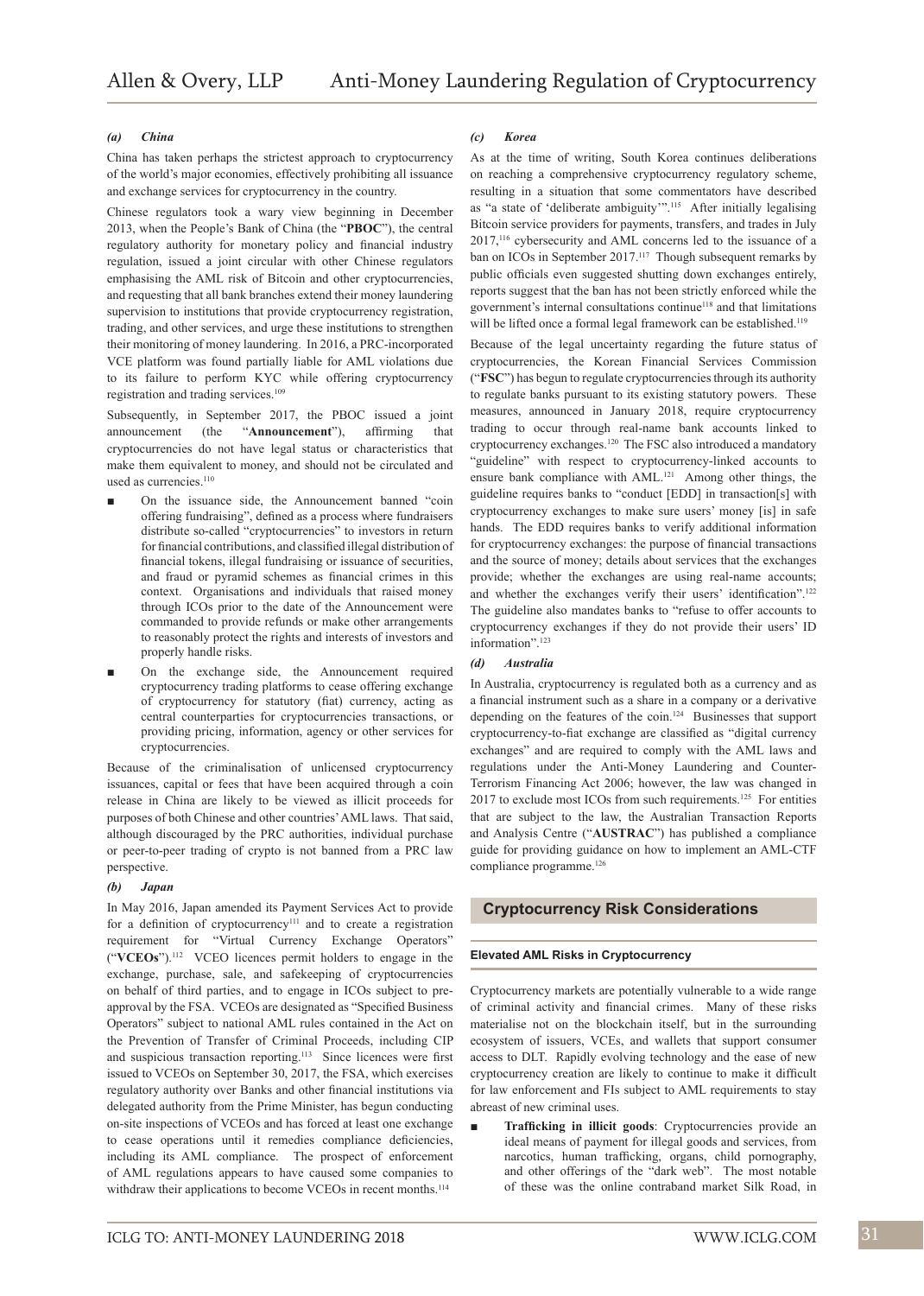which all transactions between the buyers and sellers were conducted via Bitcoin. The site was eventually shut down by the U.S. Federal Bureau of Investigation and the founder was convicted of seven counts of money laundering, drug distribution, conspiracy, and running a continuing criminal enterprise.<sup>127</sup>

- Hacking and identity theft: Crypto wallets and VCEs provide hackers with attractive targets for financial fraud and identity theft. If an account is hacked via one of these services, crypto holdings can be easily exfiltrated to anonymous accounts and liquidated for fiat or other assets, with little or no possibility of reversing or cancelling the transactions after detection.
- Market manipulation and fraud: While the blockchain in principle allows all actors to view and monitor exchange transactions, the ability to detect and deter insider trading, front-running, pump-and-dump schemes, and other forms of market abuse involving unregistered ICOs and unlicensed VCEs is severely limited. The absence of regulatory oversight with respect to unregistered offerings and the ease with which criminal actors can create new accounts to execute manipulative schemes makes these markets vulnerable.
- **Facilitating unlicensed businesses**: Variations in the legal and regulatory requirements surrounding cryptocurrency services in different jurisdictions create added challenges in determining whether cryptocurrency businesses are in compliance with local rules. Providing financial services to non-compliant entities could, in some circumstances, implicate illicit proceeds provisions.

In addition, the anonymity, liquidity, and borderless nature of cryptocurrencies makes them highly attractive to potential money launderers.

- **Placement**: The ability to rapidly and anonymously open anonymous accounts provides a low-risk means for criminal groups to convert and consolidate illicit cash.
- Layering: Cryptocurrency provides an ideal means to transit illicit proceeds across borders. For example, the U.S. Drug Enforcement Administration's 2017 National Drug Threat Assessment identified cryptocurrency payment as an "[e] merging ... vulnerability" in trade-based money laundering, in which cryptocurrency is used to transfer funds across borders in "repayment" for an actual or fictitious sale of goods. The DEA particularly identified Chinese demand for Bitcoin, helpful to avoid Chinese capital controls, creating a market for bulk fiat cash from the U.S., Europe, and Australia, with a mix of licensed and unlicensed over-the-counter Bitcoin exchanges serving as the go between.<sup>128</sup> Similarly, in April 2018, European authorities busted a money laundering operation that used Bitcoin purchased from a Finnish exchange to transfer cash proceeds of drug trafficking from Spain to Colombia and Panama.129 Unregistered ICOs also provide opportunities for large scale layering. If the money launderers also control the ICO, then they can use a fraudulent "capital raising" to convert their crypto-denominated illicit proceeds back into fiat currency.
- **Integration**: The growing list of goods accepted for purchase with cryptocurrencies expands integration opportunities. For example, the Italian National Council of Notaries recently advised notaries to make a suspicious transaction report every time they have to assist parties in the purchase of a real estate by means of cryptocurrencies, since the anonymity of the crypto-payment's source would prevent the identification of the parties of the transaction.130 The willingness of ICOs to trade crypto-for-crypto could also lead to criminal enterprises taking large stakes in crypto businesses, with or without the awareness of those businesses.

**Terrorism financing and sanctions evasion:** The same anonymity and ease of creation makes crypto-accounts ideal for persons to receive payments that might otherwise trigger terrorism financing or sanctions red flags. Although the use of cryptocurrencies is not yet widespread in terrorism financing, terrorist groups have been experimenting with cryptocurrencies since 2014 and Bitcoin has been raised for such groups through social media fundraising campaigns.<sup>131</sup> States targeted by sanctions have also taken an interest in creating their own state-sponsored cryptocurrency, with Venezuela debuting such a coin in February 2018.<sup>132</sup>

All of these risks are heightened among the unregulated sectors of the cryptocurrency markets. Given regulatory pressure to reject anonymity and introduce AML controls wherever cryptocurrency markets interface with the traditional financial services sector, there are signs that the cryptocurrency market is diverging, with some new coins being created to be more compatible with existing regulations while "privacy coins" prioritise secrecy of transactions and identities in order to facilitate off-market transactions.<sup>133</sup>

#### **Managing Risk of Cryptocurrency Users and Counterparties**

In view of the issues discussed above, financial institutions should approach services and customers connected to cryptocurrency with a full understanding of their respective roles with cryptocurrencies and any potential elevated risks. As with any new line of business, then, the central AML compliance question for financial institutions will be whether they can reasonably manage that risk. FIs that choose to serve new lines of business or customer types should perform a risk assessment so that they can tailor policies and procedures to ensure that AML obligations can still be fulfilled in the cryptocurrency context.

#### *(a) Fulfilling Identification and Monitoring Requirements in the Cryptocurrency Context*

The ability to confirm the identity, jurisdiction, and purpose of each customer is essential to the fulfilment of AML programmes. In spite of the inherent challenges that cryptocurrencies pose in all these dimensions, an FI must ensure that its policies and procedures allow it to perform these core functions with the same degree of confidence in the cryptocurrency context as they do for traditional services. While the precise measures necessary will inevitably depend on the particular customer and service, some broad points can be made.

Customer and counterparty identification: Although the pseudo-anonymity of holders is central to many cryptocurrencies, an FI cannot enter into a customer relationship unless it has confirmed the true identity of the customer. Assuming that CIP has been performed on the customer with respect to other financial services, this is most likely to arise in the context of establishing proof of ownership over crypto-assets held by the customer outside of the FI. Similarly, although U.S. AML rules do not require FIs to perform CIP on transaction counterparties, acquisition of baseline counterparty information will typically be necessary in order to provide a reasonable assurance of sanctions compliance, as well as supporting anti-fraud and transaction monitoring efforts. In the cryptocurrency context, appropriate procedures might resemble those used to confirm ownership of non-deposit assets, such as chattel property or, even better, digital assets such as internet domains. At a minimum, the information obtained about the parties to cryptocurrencyrelated transactions would likely need to be sufficient to allow the FI to apply the sanctions list screening procedures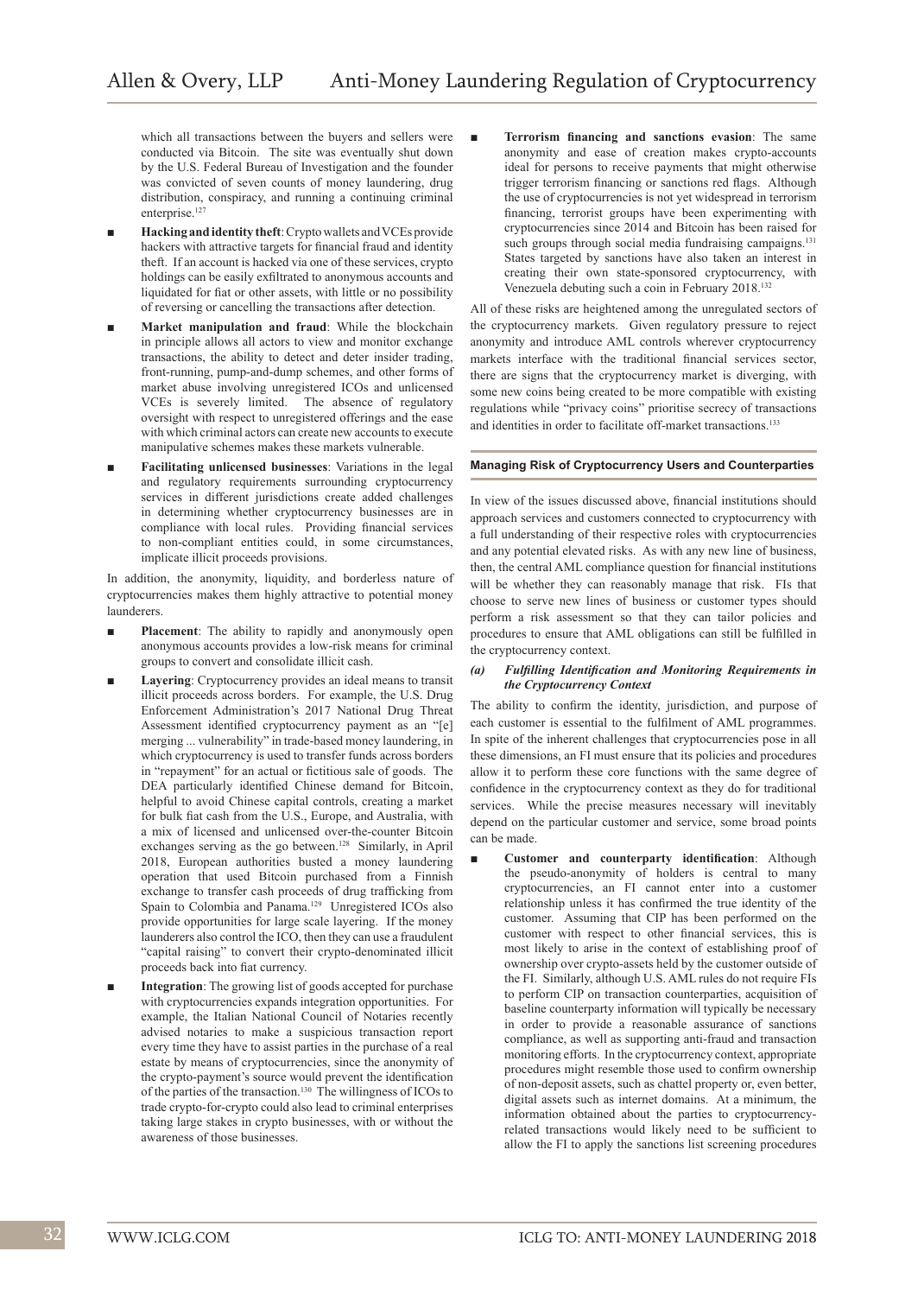it applies to other transactions of comparable risk. Since procedures should be risk-based, FIs may find it appropriate to apply more enhanced measures to the verification of crypto-holder assets in view of the underlying risks posed by such assets.

- **Diligence/KYC, account monitoring, and suspicious activity**: The obligation to develop a reasonable understanding of "the purpose and intended nature of the business relationship"<sup>134</sup> generally would apply equally when that relationship involves dealings in cryptocurrency. Again, given the special concerns surrounding cryptocurrency markets, FIs may determine that heightened due diligence is appropriate in this context. Similarly, FIs may find it appropriate to develop special red flags that apply to dealings in cryptocurrency markets, and to train responsible employees accordingly.
- **Transaction reporting and recordkeeping**: Where covered transactions involving cryptocurrency surpass specified thresholds, FIs will need to record or report the same information as would apply for a non-cryptocurrency transaction. As with updates to CIP, the policies and procedures in place should give the FI assurance that the information that it obtains for this purpose is accurate and is sufficient for auditing review. Importantly, true identification of the holders of cryptocurrency accounts from which funds are sent and received will enable the FI to appropriately apply transaction monitoring controls, including aggregation requirements135 and detection of structuring payments.136 To the extent that the FI intends to rely on data analytics for these functions, such systems should be in place and tested before the FI begins processing such transactions.

#### *(b) Assessing and Managing Risks of Customers Dealing in Cryptocurrency*

Special AML considerations arise when the customer of an FI is itself a cryptocurrency business. VCE or wallet services potentially will themselves typically be classified as AML-obligated entities, depending on the jurisdiction(s) in which they offer services. A currency administrator, such as the issuer of an ICO, may also be subject to AML obligations, and all three business types may be subject to other financial services licensing or registration regimes. We outline some of these issues below.

#### *(i) Crypto-Business Customers that Are Financial Institutions*

FIs may be required to conduct additional diligence when onboarding and monitoring crypto-business customers that are themselves FIs.

In the U.S., FinCEN guidance on servicing MSB accounts drafted prior to the advent of cryptocurrency remains applicable to accounts for VCEs and wallets that are MSBs.<sup>137</sup> In addition to performing CIP, this guidance requires FIs to confirm FinCEN registration status of the MSB (or application of an exemption); confirm compliance with state and local licensing requirements, if applicable; confirm agent status, if applicable; and conduct a basic BSA/AML risk assessment to determine the level of risk associated with the account and whether further due diligence is necessary.<sup>138</sup> While an FI generally is not responsible for the effectiveness of its customers' AML programmes, deficiencies in this area can be a clear red flag when evaluating a customer's particular risk level.<sup>139</sup> In particular, FinCEN advises that "due diligence [of NBFI customers] should be commensurate with the level of risk ... identified through its risk assessment", such that if an NBFI presents "a heightened risk of money laundering or terrorist financing, [the FI] will be expected to conduct further due diligence in a manner commensurate with the heightened risk".<sup>140</sup>

Onboarding and risk assessment for a cryptocurrency business is likely to encompass a number of questions related to the business' compliance with applicable regulatory requirements:

- **Information gathering**: Does the customer's business and compliance model permit them to collect information sufficient to perform CIP and to risk-rate its own customers? To obtain information as to counterparties and the locations of transactions?
- **Monitoring and reporting**: Does the customer have mechanisms in place for account monitoring and procedures in place for required reporting?
- **Geographic controls**: Is the service able to control the jurisdictions in which its services are accessed?
- Legal status and licensing and registration compliance: Has the service assessed the legality of its services in all the jurisdictions in which it operates? Has it undertaken the required licensing and registration outside the U.S.?

In some cases, cryptocurrency businesses may argue that, for legal or technical reasons, their services are not covered by the existing FinCEN registration guidance or by any state regime, and that they are therefore not required to register. These arguments may have merit in individual cases, but FIs may need to take some steps to reach their own opinion as to the validity of these assessments (particularly in cases where there is some question as to the legality of the enterprise), and may be advised to factor registration risk into their overall assessments of whether and how to provide services to the customer.<sup>141</sup>

#### *(ii) Other Crypto-Business Risks*

Even where an FI has assurance that the customer crypto-business is not an AML regulated entity, the FI should update policies and procedures in order to be able to account for heightened money laundering risk posed by the business.

The question of geographic control also warrants special attention in the context of servicing crypto-businesses. In addition to the risk of dealing with sanctioned persons and jurisdictions, the current absence of uniformity in the treatment of cryptocurrency activities – in particular, the differing registration requirements and the prohibition on issuance and exchange services in China – creates legal risk similar to that of online gambling or other services that are legal in some jurisdictions, but not others. The inability to control where services are offered raises the possibility that the enterprise itself is engaging in prohibited conduct. Where such prohibition is criminal, these violations could cause the crypto-business's earnings to be classified as illicit proceeds for the purposes of criminal AML provisions.142 Regardless of whether national law applies a strict liability approach or a knowledge/recklessness requirement to such acceptance, financial institutions' compliance programmes must include reasonable measures to detect and prevent such facilitation. Even where there is no risk of criminal violation, the FI providing services to a crypto-business should consider whether it would provide the services to a non-crypto-business whose registration status was in doubt.

Even for ICOs that do not qualify as obligated entities under relevant AML rules, FIs should carefully evaluate whether the structure of the ICO presents AML risk. An ICO should receive particular scrutiny if (i) the token sale is not capped per user, such that unlimited amounts of funds can be transferred to the ICO issuer, and (ii) the ICO intends to convert a portion of the raised funds to fiat. FIs should examine terms and conditions of an issuance to determine whether the issuer has controls in place to avoid wrongdoing.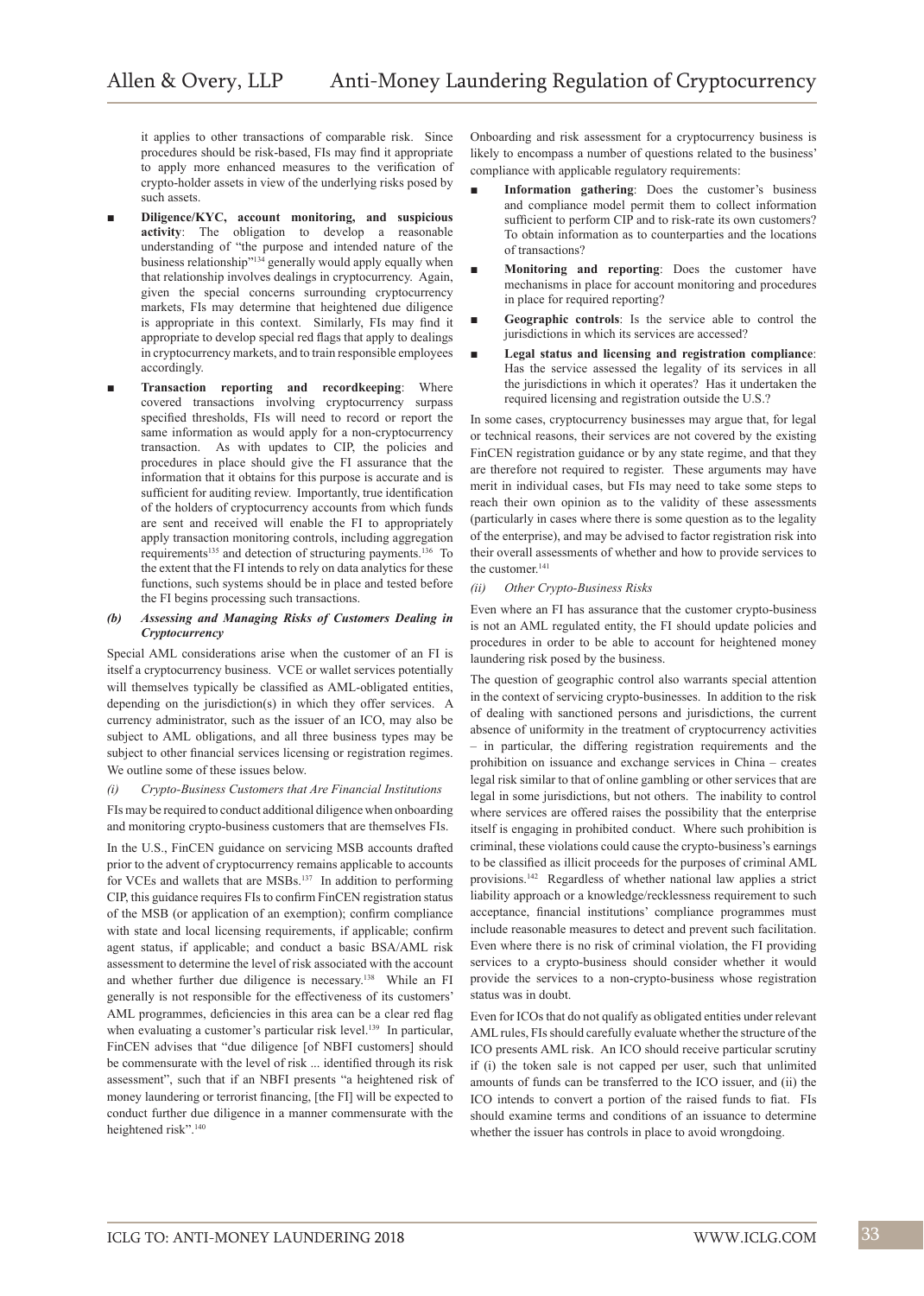### **Endnotes**

- 1. As defined by the Financial Asset Task Force ("**FATF**"), the term "cryptocurrency" refers to any "math-based, decentralised convertible virtual currency that ... incorporates principles of cryptography to implement a distributed, decentralised, secure information economy". FATF, *Virtual Currencies Key Definitions and Potential AML/ CFT Risks* (June 27, 2015), http://www.fatf-gafi.org/media/ fatf/documents/reports/Virtual-currency-key-definitionsand-potential-aml-cft-risks.pdf (hereinafter "FATF 2015 Guidance"). The first cryptocurrency to come into existence is called Bitcoin, and other cryptocurrencies have since been created adopting parallel principles. Cryptocurrencies may overlap to an extent with products created via so-called "initial coin offerings" or "ICOs" which are discussed further in Part 2, *infra*.
- 2. Nakamoto, Satoshi, *Bitcoin: A Peer-to-Peer Electronic Cash System* (May 24, 2009), https://bitcoin.org/bitcoin.pdf.
- 3. Valuations according to Cryptocurrency Market Capitalizations, https://coinmarketcap.com/ (last visited Apr. 4, 2018, 10:00 EST).
- 4. Many cryptocurrencies use a process known as "mining" to produce new crypto-coins or other cryptocurrency units. This process often involves extensive mathematical calculations, and may require significant energy and computing resources.
- 5. For the purpose of this article, the term "FIs" encompasses any class of persons that is obligated to undertake AML measures under the law or regulation of a particular jurisdiction. Different terms of art may be used in different jurisdictions (e.g., "financial institution", "obligated person", etc.).
- 6. A process through which consensus with respect to digital data replicated, shared, and synchronised across multiple nodes (or ledgers) affords confidence as to the authentication and accuracy of the shared digital data. A distinguishing feature is that there is no central administrator or centralised data storage responsible for maintaining or authenticating the accuracy of data.
- 7. FATF 2015 Guidance, *supra* note 2, at 26.
- 8. "Convertibility" means that the cryptocurrency "has an equivalent value in real currency and can be exchanged back-and-forth for real currency". As a definitional matter, FATF focuses on *de facto* convertibility – i.e., existence of a market for exchange – rather than "ex officio convertibility" or convertibility "guaranteed by law". FATF 2015 Guidance, *supra* note 2, at 26–27.
- 9. A "non-convertible" cryptocurrency is specific to a particular virtual domain or online community and does not necessarily have an established value in terms of a fiat currency. *Id*. at 7.
- 10. Defined by FATF as "hav[ing] a single administrating authority (administrator) – i.e., a third party that controls the system. An administrator issues the currency; establishes the rules for its use; maintains a central payment ledger; and has authority to redeem the currency (withdraw it from circulation)". *Id.* at 27.
- 11. Defined by FATF as "distributed, open-source, mathbased peer-to-peer virtual currencies that have no central administrating authority, and no central monitoring or oversight". Examples include Bitcoin, LiteCoin, and Ripple. *Id.* at 27.
- 12. *See*, *e.g.*, Gavin Wood, *Ethereum: A Secure Decentralised Generalised Transaction Ledger* (Apr. 2014), http://gavwood. com/paper.pdf (unpublished manuscript).
- 13. Jay Clayton, Chairman, SEC, Statement on Cryptocurrencies and Initial Coin Offerings (Dec. 11, 2017), https://www.sec. gov/news/public-statement/statement-clayton-2017-12-11.
- 14. *See*, *e.g.*, Jacob Kleinman, *How Does Blockchain Work?* (Jan. 16, 2018), https://lifehacker.com/what-isblockchain-1822094625; Ameer Rosic, *What is Blockchain Technology? A Step-by-Step Guide For Beginners*, Blockgeeks (2016) https://blockgeeks.com/guides/what-isblockchain-technology/; Marco Iansiti & Karim R. Lakhani, *The Truth About Blockchain*, Harvard Bus. Rev. (Jan./Feb. 2017), https://enterprisersproject.com/sites/default/files/the\_ truth\_about\_blockchain.pdf.
- 15. *See generally* Satoshi Nakamoto, *Bitcoin: A Peer-to-Peer Electronic Cash System*, Bitcoin Project, http://bitcoin.org/ bitcoin.pdf [https://perma.cc/GXZ8-6SDR].
- 16. Adam Ludwin, *How Anonymous is Bitcoin?*, Coin Center (Jan. 20, 2015), https://coincenter.org/entry/how-anonymousis-bitcoin.
- 17. *See*, *e.g.*, J. Luu & E.J. Imwinkelried, *The Challenge of Bitcoin Pseudo-Anonymity to Computer Forensics*, Criminal Law Bulletin (2016).
- 18. In addition to IP address concealment, users may employ socalled "mixers" or "tumblers" to exchange their Bitcoins for another set of the same value (minus a processing fee) with different addresses and transaction histories. *See* FATF 2015 Guidance, *supra* note 2, at 28.
- 19. FATF 2015 Guidance, *supra* note 2, at 29.
- 20. Examples include CoinBase and Binance.
- 21. For example, decentralised trading services have emerged that facilitate counterparty price communication, rather than acting as centralised market-makers, and that may facilitate brokered trades or direct peer-to-peer price trading on this basis. Examples include Herdius, AirSwap, Raiden, and Etherdelta. *See*, *e.g.*, Balazs Deme, *Decentralized vs. Centralized Exchanges*, Medium (Jan. 24, 2018), https://medium.com/herdius/decentralized-vs-centralizedexchanges-bdcda191f767.
- 22. *See*, *e.g.*, Steven Mnuchin, Sec'y, U.S. Dep't of Treasury, Panel Discussion at the World Economic Forum: The Remaking of Global Finance (Jan. 25, 2018) (stating that his primary goal is "to make sure that [digital currencies are] not used for illicit activities" and, to do this, he has suggested "the world have the same regulations".); Emmanuel Macron, President of France, Special Address at the World Economic Forum (Jan. 24, 2018) (calling for "a global contract for global investment").
- 23. See FATF 2015 Guidance, *supra* note 2, at 12.
- 24. Bank Secrecy Act of 1970, as amended by the USA PATRIOT Act, 31 U.S.C. §§ 5311 *et seq*.
- 25. *See* 31 U.S.C. § 5312(a)(2); 31 C.F.R. § 1010.100.
- 26. 31 C.F.R. § 1010.100(ff).
- 27. 15 U.S.C. §§ 78c(a)(4)–(a)(5).
- 28. 7 U.S.C. § 1a(31).
- 29. 23 NYCRR Part 200.
- 30. 31 C.F.R. § 1010.100(m).
- 31. The term "money services business" includes any person doing business, whether or not on a regular basis or as an organised business concern, in one or more of the following capacities: (1) currency dealer or exchanger; (2) cheque casher; (3) issuer of traveller's checks, money orders, or stored value; (4) seller or redeemer of traveller's checks, money orders or stored value; (5) money transmitter; or (6) U.S. Postal Service. Excluded from this definition are banks, foreign banks, certain SEC- and CFTC-registered persons and their non-U.S. equivalents, and persons who engage in covered activities "on an infrequent basis and not for gain or profit". 31 C.F.R. § 1010.100(ff).
- 32. U.S. Dep't of the Treasury Fin. Crimes Enf't Network, *FIN-2013-G001 Application of FinCEN's Regulations to Persons*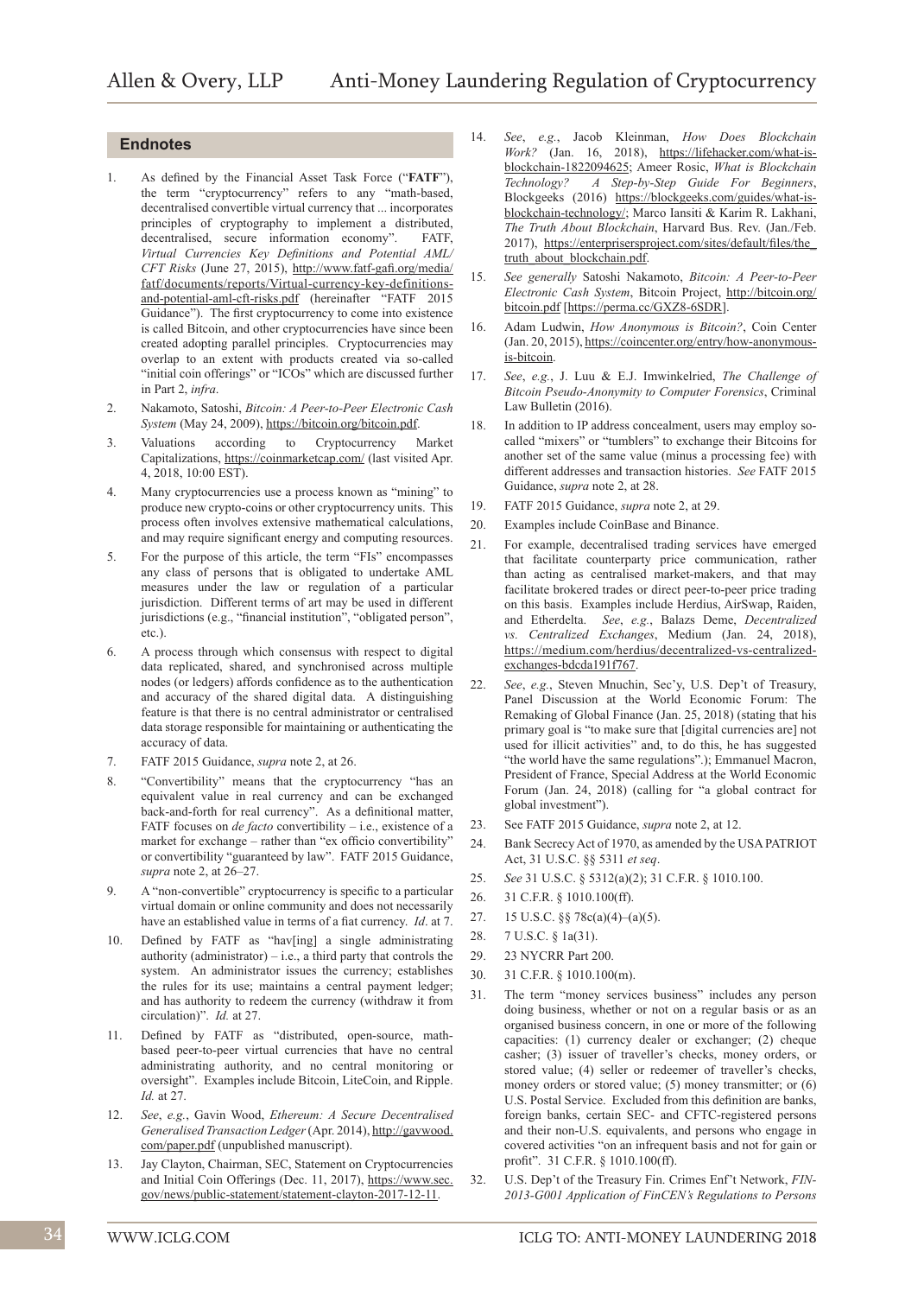*Administering, Exchanging, or Using Virtual Currencies* (Mar. 18, 2013), https://www.fincen.gov/sites/default/files/ shared/FIN-2013-G001.pdf [hereinafter *FinCEN Guidance*]. Similar to the FATF definition, FinCEN defined "virtual currency" as a medium of exchange that operates like a currency in some environments, but lacks attributes of real currency, such as legal tender status. FinCEN further defined "convertible virtual currency" as any virtual currency that "either has an equivalent value in real currency, or acts as a substitute for real currency". *See FinCEN Guidance* at 1–2.

- 33. *Id.*
- 34. In parallel with the FATF definitions, FinCEN defines an administrator as a business "engaged ... in issuing (putting into circulation) a virtual currency, and who has the authority to redeem (to withdraw from circulation) such virtual currency". *Id.* FinCEN defines an exchanger as a business "engaged in the exchange of virtual currency for real currency, funds, or other virtual currency". *Guidance*, *supra* note 33, at 2.
- 35. FinCEN's regulations provide that whether a person is a money transmitter depends on facts and circumstances. The regulations identify six circumstances in which a person is not a money transmitter, despite otherwise meeting such requirements. 31 C.F.R. § 1010.100(ff)(5)(ii)(A)–(F). As discussed below, these exemptions include instances when the entity is a registered broker or deal of commodities or securities.
- 36. *FinCEN Guidance*, *supra* note 33, at 3.
- 37. *See*, *e.g.*, Request for Administrative Ruling on the Application of FinCEN's Regulations to a Virtual Currency Trading Platform, FIN-2014-R011 (Oct. 27, 2014); Request for Administrative Ruling on the Application of FinCEN's Regulations to a Virtual Currency Payment System, FIN-2014-R012 (Oct. 27, 2014); Application of Money Services Business Regulations to the Rental of Computer Systems for Mining Virtual Currency, FIN-2014-R007 (Apr. 29, 2014); Application of FinCEN's Regulations to Virtual Currency Software Development and Certain Investment Activity, FIN-2014-R002 (Jan. 30, 2014).
- 38. For a discussion of these categories, see Peter van Valkenburgh, *The Bank Secrecy Act, Cryptocurrencies, and New Tokens: What is Known and What Remains Ambiguous*, Coin Center 8 (May 20, 2017), https://coincenter.org/entry/ aml-kyc-tokens. Legislation has also been proposed that would potentially extend the MSB definition to include digital wallets and cryptocurrency tumblers that merely "accept" cryptocurrency; however, the prospects of such a change are uncertain. See Senate Bill S. 1241, titled "Combating Money Laundering, Terrorist Financing and Counterfeiting Act of 2017".
- 39. *See* Securities Act of 1933 § 2(a)(1), 15 U.S.C. § 77b(a)(1). "The term 'security' means any note, stock, treasury stock… bond, debenture … investment contract… or, in general, any interest or instrument commonly known as a 'security'...'
- 40. *See*, *e.g.*, Jay Clayton, Chairman, SEC, *Testimony Before the Sen. Comm. on Banking, Housing, and Urban Affairs on Virtual Currencies: The Oversight Role of the U.S. Securities and Exchange Commission and the U.S. Commodity Futures Trading Commission*, 115th Cong. (Feb. 6, 2018); Jay Clayton, Chairman, SEC, Statement on Cryptocurrencies and Initial Coin Offerings (Dec. 11, 2017), https://www.sec.gov/ news/public-statement/statement-clayton-2017-12-11.
- 41. *See*, *e.g.*, *In re Munchee Inc.*, Admin. Proc. File No. 3-18304, Securities Act Release No. 10445 (Dec. 11, 2017); SEC, Release No. 81207, *Report of Investigation Pursuant to Section 21(a) of the Securities Exchange Act of 1934: The DAO* (July 25, 2017) ("DAO Report").
- 42. *SEC v. W.J. Howey Co.*, 328 U.S. 293 (1946).
- 43. *E.g.*, DAO Report, *supra* note 42, at 13–16.
- 44. In the DAO investigation, the SEC found that the "reasonable expectation of profits" prong of the *Howey* test was supported by promotional materials of the issuer indicating that token purchasers would profit through the returns of the ventures to be funded by the token sales. The SEC also found that these promotional materials suggested that such returns would result from the entrepreneurial and managerial efforts of persons other than the investors, namely the issuer or others associated with it (e.g., in creating successful apps or systems or selecting profitable projects for funding).
- 45. *See*, *e.g.*, *In re Munchee Inc.*, Admin. Proc. File No. 3-18304, Securities Act Release No. 10445 (Dec. 11, 2017); DAO Report, *supra* note 42. In those cases, the SEC pointed to statements of ICO issuers – including statements in white papers related to the offering – that coin or token purchasers will profit through the returns of the venture to be funded by the coin or token sales.
- 46. *E.g.*, the requirement to file a registration statement that describes the cryptocurrency issuer's business operations and management, discloses potential risks of investing in the cryptocurrency, and includes recent audited financial statements for the issuer. *See* Regulation S-K, 17 C.F.R. pt. 229; Regulation S-X, 17 C.F.R. pt. 210.
- 47. *E.g.*, exemptions that require investors to meet certain criteria as to financial sophistication and net worth. *See, e.g.*, 17 C.F.R. §§ 230.144A, 230.500–508.
- 48. 15 U.S.C. § 78c(a)(5).
- 49. *See* 31 C.F.R. § 1010.100(t)(2) (defining a broker or dealer in securities as a "financial institution").
- 50. 15 U.S.C. § 78c(a)(4).
- 51. *See id.* §§ 78c(a)(5), 78o(b). Note that the SEC has found that certain virtual currency exchanges meet the definition of a securities exchange under the Exchange Act. *See id.* § 78c(a)(1); 17 C.F.R. § 240.3b-16(a). The SEC also applied this view in the DAO investigation, finding that the VCEs in question were exchanges because they provided users with an electronic system that matched orders from multiple parties to buy and sell DAO tokens for execution on the basis of non-discretionary methods. DAO Report, *supra* note 42, at 17. However, because a "securities exchange" is not a "financial institution" for Bank Secrecy Act purposes, no additional AML obligations attach to this determination (and, as a practical matter, such exchanges are likely to be captured by the MSB rules).
- 52. *See* U.S. Commodity Futures Trading Comm'n, *Backgrounder on Oversight of and Approach to Virtual Currency Futures Markets* (Jan. 4, 2018), https://www.cftc.gov/sites/default/ files/idc/groups/public/%40customerprotection/documents/ file/backgrounder\_virtualcurrency01.pdf.
- 53. *See Commodity Futures Trading Comm'n v. McDonnell*, 18-cv-00361-JBW-RLM (E.D.N.Y. Mar. 6, 2018), https://www.cftc.gov/sites/default/files/idc/groups/ public/@lrenforcementactions/documents/legalpleading/ enfcoindroporder030618.pdf.
- 54. 7 U.S.C. § 1a(28).
- 55. 7 U.S.C. § 1a(31).
- 56. *See* generally 17 C.F.R. § 42.2 and 31 C.F.R. § 1026. If an entity is engaged in: (i) soliciting or accepting customer orders for the purchase or sale of commodity-based derivatives (including cryptocurrency derivatives); and (ii) accepting customer funds, securities, or property to margin, guarantee, or secure any trades or contracts that may result from such orders, that entity qualifies as a futures commission merchant (FCM) and thus as a "financial institution" under the BSA. 31 C.F.R.  $\S$  1010.100(t)(8, 9). The BSA and related regulations require FCMs and introducing brokers to establish AML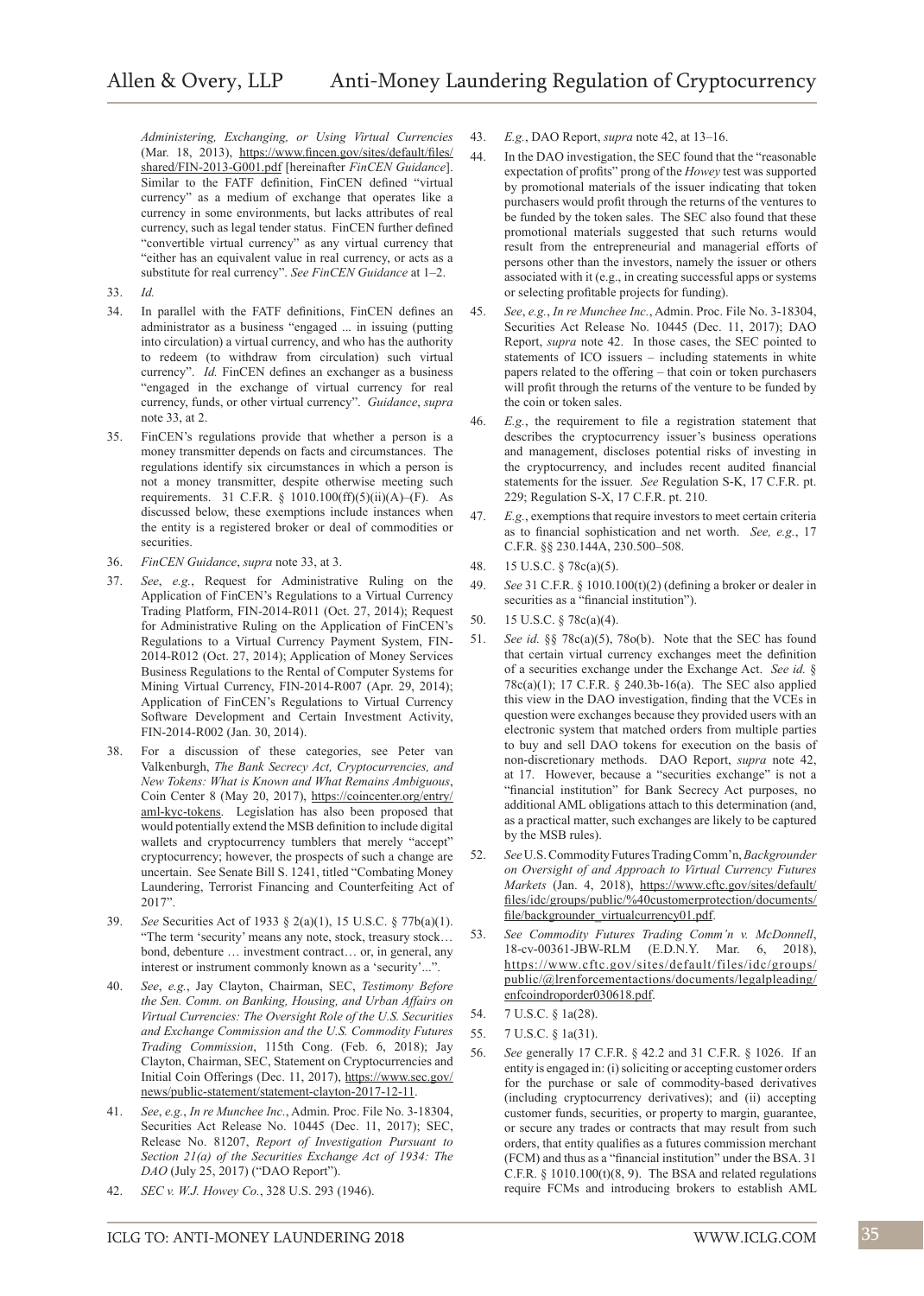programmes, report suspicious activity, verify the identity of customers and apply enhanced due diligence to certain types of accounts involving foreign persons. The CFTC has noted that, in the future, it is possible that commodity pool operators, commodity trading advisors, swap dealers, and other CFTC registrants may be required to comply with antimoney laundering regulations; however, they are not subject to such provisions at this time.

- 57. 31 C.F.R. §§ 1022, 1023.
- 58. 31 C.F.R. § 1022.380.
- 59. *E.g.*, a required SAR filing threshold of USD2,000 applies to transactions by, at, or through an MSB, as opposed to USD5,000 for a broker-dealer in securities. *See* 31 C.F.R. § 1023.320; *see also* Internal Revenue Serv., *Money Services Business (MSB) Information Center*, IRS.gov, https://www. irs.gov/businesses/ small-businesses-self-employed/moneyservices-business-msb-information-center (last visited Apr. 4, 2018).
- 60. 31 C.F.R. § 1010.410(e).
- 61. 31 C.F.R. § 1010.311.
- 62. 31 C.F.R. § 1010.100(ff)(8)(ii).
- 63. For example, difficulties in identifying and verifying customers and counterparties in the DLT context could pose challenges to the maintenance of adequate books and records. Similarly, because the funds and assets of a broker-dealer's customers must be held by a qualified custodian such as a bank or the broker-dealer itself, it may be necessary to assess whether connected wallet services meet this standard. *See* 17 C.F.R. §§ 240.15c3-3, 240.17a-3.
- 64. Directive (EU) 2015/849 of the European Parliament and of the Council of 20 May 2015 on the Prevention of the Use of the Financial System for the Purposes of Money Laundering or Terrorist Financing, Amending Regulation (EU) No 648/2012 of the European Parliament and of the Council, and Repealing Directive 2005/60/EC of the European Parliament and of the Council and Commission Directive 2006/70/EC, 2015 O.J. (L 141) 73 [hereinafter EU Directive 2015/849].
- Id. Specifically, the European Parliament and the Council of the European Union determined that the rules and regulation of the MLD4 do not apply to "providers of exchange services between virtual currencies and fiat currencies [or to] custodian wallet providers for virtual currencies". *See* Proposal for a Directive of the European Parliament and of the Council Amending Directive (EU) 2015/849 on the Prevention of the Use of the Financial System for the Purposes of Money Laundering or Terrorist Financing and Amending Directive 2009/101/EC, COM(2016) 450 final (Oct. 28, 2016) [hereinafter Proposal for a Directive of the European Parliament and of the Council Amending Directive (EU) 2015/849].
- 66. Proposal for a Directive of the European Parliament and of the Council Amending Directive (EU) 2015/849, *supra* note 66.
- 67. *I.e.*, wallets that hold the customer's private keys, and therefore have effective custody of the customer's blockchain account.
- 68. The proposal for MLD5 contains the following definition of virtual currencies: "'virtual currencies' means a digital representation of value that is neither issued by a central bank or a public authority, nor necessarily attached to a fiat currency, but is accepted by natural or legal persons as a means of payment and can be transferred, stored or traded electronically". Proposal for a Directive of the European Parliament and of the Council Amending Directive (EU) 2015/849, *supra* note 66.
- 69. EU Directive 2015/849, *supra* note 65.
- 70. More time may be permitted for provisions which have different transposition deadlines.
- 71. Legislative Decree n. 231/2007 on the Prevention of the Use of the Financial System for the Purposes of Money Laundering or Terrorist Financing (21 Nov. 2007) (It.).
- 72. Legislative Decree n. 90/2017 (EU MLD4) (25 May 2017) (entry into force of the new AML Decree on 4 July 2017) [hereinafter AML4 Decree] (It.).
- 73. Defined as "a digital representation of value, not issued by a central bank or a public authority, not necessarily linked to a currency having legal tender, used as mean of exchange for the purchase of goods and services and transferred, archived and negotiated electronically" *Id.* art. 1 ¶ 2(qq).
- 74. Defined as "the natural or judicial person that supplies to third parties, as a professional activity, services functional to the use, exchange, storage of crypto-currencies and to their conversion from or to currencies having legal tender" *Id.* art.  $1 \n\P 2(ff)$ .
- 75. *Id.* art. 3 ¶ 5(i).
- 76. *Id.* art. 3.
- 77. *Id.* arts. 17–30.
- 78. *Id.* arts. 31–34.
- 79. *Id.* arts. 35–41.
- 80. Because the AML4 Decree lists anonymity as one of the factors that justify performance of enhanced KYC, cryptocurrency service providers are likely be required to implement some form of EDD when servicing pseudoanonymous cryptocurrency accounts.
- 81. Held by the Italian Organization of Agents and Mediators.
- 82. AML4 Decree, *supra* note 73, at art. 8 (by amending Legislative Decree n.141 of 13 Aug. 2010 art. 17-*bis*.).
- 83. Draft of Ministry on Economy and Finance Decree on Providers of Services Relating to the Use of Crypto-Currencies, (Feb. 2, 2018), http://www.dt.tesoro.it/export/ sites/sitodt/modules/documenti\_it/regolamentazione\_ bancaria\_finanziaria/consultazioni\_pubbliche/31.01.18\_ bozza\_DM\_prestatori\_val\_virtuale\_.pdf (It.).
- 84. *Commissione Nazionale per le Società e la Borsa*.
- 85. Legislative Decree n. 58 of 24 Feb. 1998, art. 1 ¶ 5(a) (the "Italian Financial Law") (It.). Also note that in some cases CONSOB prohibited the activity of intermediaries offering portfolio investments in cryptocurrencies as they did not comply with formal requirements (*i.e.,* drafting of a prospectus subject to CONSOB's approval) provided by Italian laws and regulations for the offering of financial products to the public.
- 86. *Banca D'Italia Eurosistem*, *Avvertenza sull'utilizzo delle cosiddette* "*valute virtuali*", 30 Jan. 2015 (It.).
- 87. *See* Legislative Decree n. 385 of 1 Sept. 1993 arts. 130–131, 131-*ter*, 166 (It.).
- 88. Specifically, such coins are deemed to be "units of account" (*Rechnungseinheiten*). *Gesetz über das Kreditwesen* [*Kreditwesengestz*, KWG] [Banking Act], Sept. 9, 1998 at Pt. I, Div.  $I(1)(11)$ . In this sense, they are distinct from legal tender and, for decentralised cryptocurrency without entitlements toward the original issuer, are not characterised as "e-money" regulated under the Payment Services Supervision Act. *Zahlungsdiensteaufsichtsgesetz* [ZAG] [Payment Services Supervision Act], Jan. 13, 2018; BaFin article about "virtual currency": https://www.bafin.de/EN/ Aufsicht/FinTech/VirtualCurrency/virtual\_currency\_node\_ en.html (Ger.).
- 89. Likewise, the creation of new cryptocurrency by solving complex mathematical computational tasks (mining) does not constitute a regulated activity according to the KWG.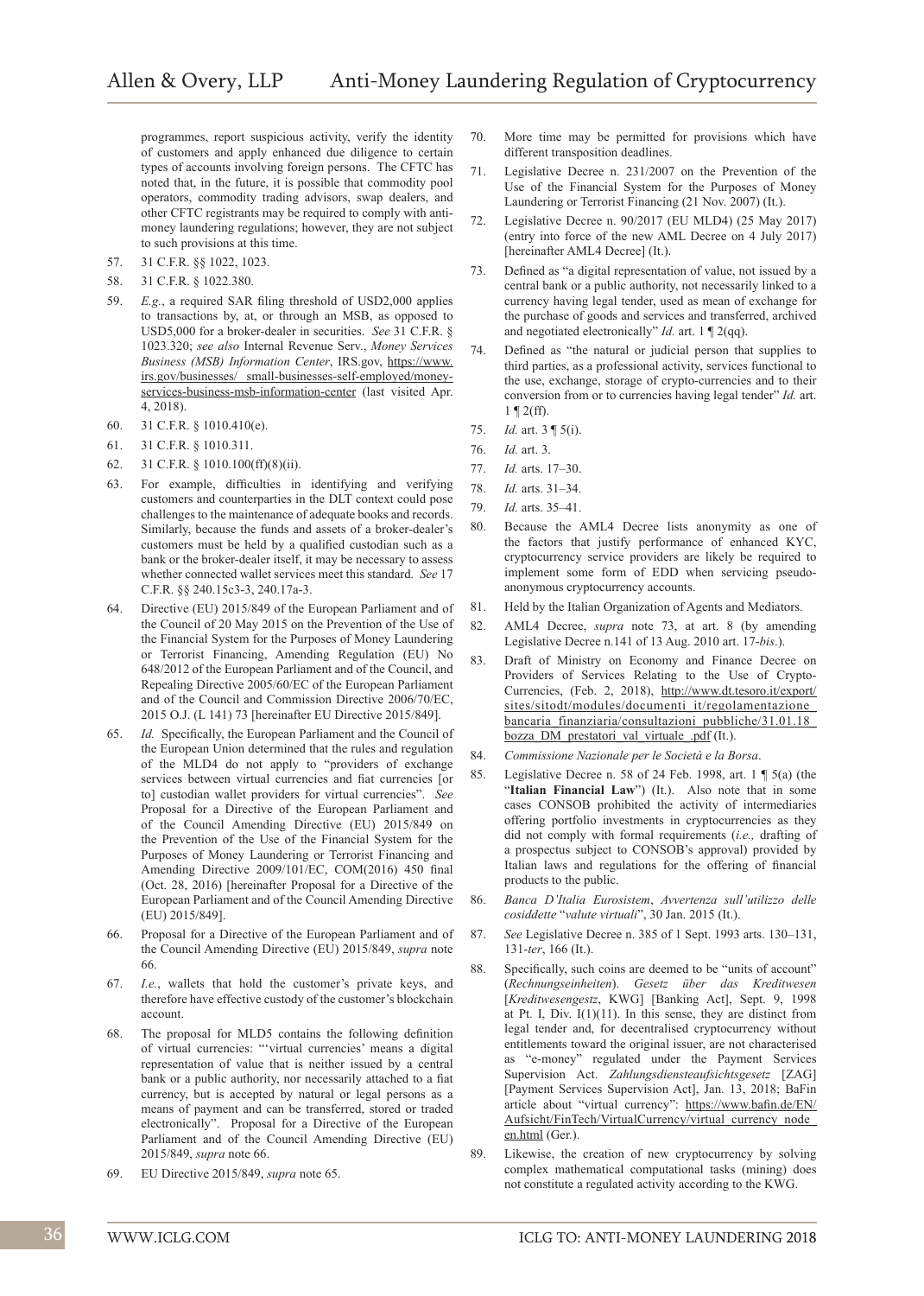- 90. "*Verpflichtete*".
- 91. *Geldwäschegesetz* [GwG] [Money Laundering Act], Aug. 13, 2008 at §§ 2(1)(1)-(2) (Ger.).
- 92. *Inter alia*, the GWG requires obliged entities to have effective risk management systems and fulfil general due diligence requirements as defined in section 10 of GWG, including customer identification, beneficial ownership identification, and risk-based diligence and account monitoring, as well as suspicious transaction reporting regardless of the value of the asset concerned or the transaction amount under section 43 of GWG. *Geldwäschegesetz* [GwG] [Money Laundering Act], Aug. 13, 2008, §§ 10, 43 (Ger.).
- 93. Fed. Fin. Supervisory Auth., *Initial Coin Offerings: Advisory Letter on the Classification of Tokens as Financial Instruments* (Mar. 28, 2018), https://www.bafin.de/ SharedDocs/Veroeffentlichungen/EN/Fachartikel/2018/fa\_ bj\_1803\_ICOs\_en.html (Ger.).
- 94. *Beantwoording schriftelijke Kamervragen Nijboer over het gebruik van en toezicht op nieuwe digitale betaalmiddelen zoals de Bitcoin*, FM/2013/1939 U (19 Dec. 2013) [hereinafter FM/2013/1939 U] (Neth.).
- 95. *Id.*
- 96. *Wet ter voorkoming van witwassen en financiering van* terrorisme Aug. 1, 2008, art. 1, ¶ 1, sub a (Neth.) [hereinafter Wwft].
- 97. *I.e.*, VCEs and wallet providers offering custodial services of credentials necessary to access virtual currencies.
- 98. Chairman of the House of Representatives of the States General, *Letter on Cryptocurrency Developments* (8 Mar. 2018), 2018-0000033278, https://www.rijksoverheid.nl/ documenten/kamerstukken/2018/03/08/achtergrond-enoverige-informatie-over-cryptovaluta (Neth.).
- 99. Court of Overijssel 14 May 2014, ECLI:NL:RBOVE:2014:2667.
- 100. "*Effect*", as defined in article 1:1 of the DFSA. FM/2013/1939 U, *supra* note 95, art. 1:1. Specifically, such securities would potentially be a "*financieel instrument*", as defined in article 1:1 of the DFSA). *Id.*
- 101. Wwft, *supra* note 97, art. 1, ¶ 1, sub a.
- 102. Andrew Baily, BBC's Newsnight (Dec. 14, 2017).
- 103. Letter from Andrew Bailey, FCA, to Nicky Morgan, MP, Treasury Select Committee (dated Jan. 30, 2018).
- 104. Financial Services and Markets Act 2000 (Regulated Activities) Order 2001 (UK).
- 105. To date, the status of cryptocurrencies is yet to have been challenged in the UK courts. There therefore remains a possibility that the courts would be minded to conclude in the future that cryptocurrencies, such as Bitcoin, constitute money, in circumstances where they are more commonly and continuously being accepted as payment in exchange for goods and services. Having said that, for so long as a cryptocurrency is not a "fiat currency" and is not pegged to the value of a fiat currency, it is unlikely to be subject to payments regulation as currently framed in the UK.
- 106. *I.e.*, the UK implementation of the MLD4.
- 107. The UK government recently established a crypto-assets taskforce, consisting of the UK Treasury, the Bank of England, and the UK Financial Conduct Authority, to study the issue and make legislative proposals.
- 108. Proceeds of Crime Act 2002 §§ 327–329 (UK).
- 109. High People's Court of Heilongjiang Province of China (2016), http://wenshu.court.gov.cn/Content/ Content?DocID=ce26a599-64e9-44ab-96fd-b04617d482b4 (China).
- 110. People's Bank of China, Ministry of Indus. & Info. Tech.,

State Admin. for Indus. & Commerce, China Banking Reg. Comm'n, China Secs. Regulatory Commission, & China Ins. Regulatory Comm'n, Announcement on Preventing Token Fundraising Risks (关于防范代币发行融资风险的公 告), (Sept. 4, 2017), http://www.cbrc.gov.cn/chinese/home/ docView/BE5842392CFF4BD98B0F3DC9C2A4C540.html (China).

- 111. Specifically, cryptocurrency is defined as something that: (i) can be used for payment to unspecified persons in the purchase or lease of goods, or paying consideration for the receipt of the provision of services; (ii) can be purchased from and sold to unspecified persons; (iii) has financial value; (iv) is recorded by electromagnetic means in electronic devices or other items; (v) is not the currency of Japan, foreign currencies, nor an "asset denominated in currencies"; and (vi) can be transferred using electronic data processing systems. Payment Services Act, Law No. 59 of 2009, art. 2, para. 5 (Japan).
- 112. *See* Art. 63-5 of the Amended Payment Services Act (Japan).
- 113. Law No. 22 of 2007. The PTCP was amended in April 2017 to include VCEOs in this definition.
- 114. *More Japanese Cryptocurrency Exchanges to Close*, Nikkei (Mar. 29, 2018), https://asia.nikkei.com/Markets/Currencies/ More-Japanese-cryptocurrency-exchanges-to-close.
- 115. Andrew Salmon, *Korean Cryptocurrency Market Faces New Regulatory Risk*, Asia Times (Mar. 19, 2018), http://www. atimes.com/article/korean-cryptocurrency-market-facesnew-regulatory-risk/ (quoting Ahn Chan-sik, who leads the Technology and Communications practice at Hwang, Mok, Park).
- 116. Son Ji-hyoung, *Bills Move to Give Bitcoin Legal Grounds*, Korea Herald (July 3, 2017), http://www.koreaherald.com/ view.php?ud=20170703000867.
- 117. Forbes Tech. Council, *How Will The China And South Korea ICO Bans Impact Cryptocurrencies?*, Forbes (Dec. 11, 2017), https://www.forbes.com/sites/forbestechcouncil/2017/12/11/ how-will-the-china-and-south-korea-ico-bans-impactcryptocurrencies/#44fe17ef5124.
- 118. Dahee Kim & Ju-min Park, *South Korea Keeps Investors Guessing on Cryptocurrency Regulation*, Reuters (Feb. 28, 2018), https://www.reuters.com/article/us-malaysiacenbank-cybersecurity-incide/malaysian-central-bank-saysfoiled-attempted-cyber-heist-idUSKBN1H50YF (citing government statements that further consultations are needed before the government will reach a final conclusion as to how to regulate the sector).
- 119. Eli Meixler, *It Looks Like South Korea is Planning to Allow ICOs and Regulate Crypto Trading After All*, Fortune (Mar. 13, 2018), http://fortune.com/2018/03/12/south-koreacryptocurrency-ico/.
- 120. Press Release, South Korean Fin. Servs. Comm'n, Financial Measures to Curb Speculation in Cryptocurrency Trading (Jan. 23, 2018), http://www.fsc.go.kr/downManager?bbsid= BBS0048&no=123388 (S. Kor.).
- 121. *Id.*
- 122. *Id.*
- 123. *Id.*
- 124. Australian Secs. & Inv. Comm'n, Information Sheet 225 (Sept. 2017), http://asic.gov.au/regulatory-resources/digitaltransformation/initial-coin-offerings/#shares (Austl.).
- 125. Anti-Money Laundering and Counter-Terrorism Financing Amendment Act 2017 (Cth); *see also* Brad Vinning & Ruby Mackenzie-Harris, *Australia: the New Digital Era: Blockchain, Cryptocurrency, and ICOs – Part 3*, Mondaq (Feb. 26, 2018), http://www.mondaq.com/australia/x/676820/ fin+tech/The+new+digital+era+Blockchain+cryptocurrency +and+ICOs+Part+3.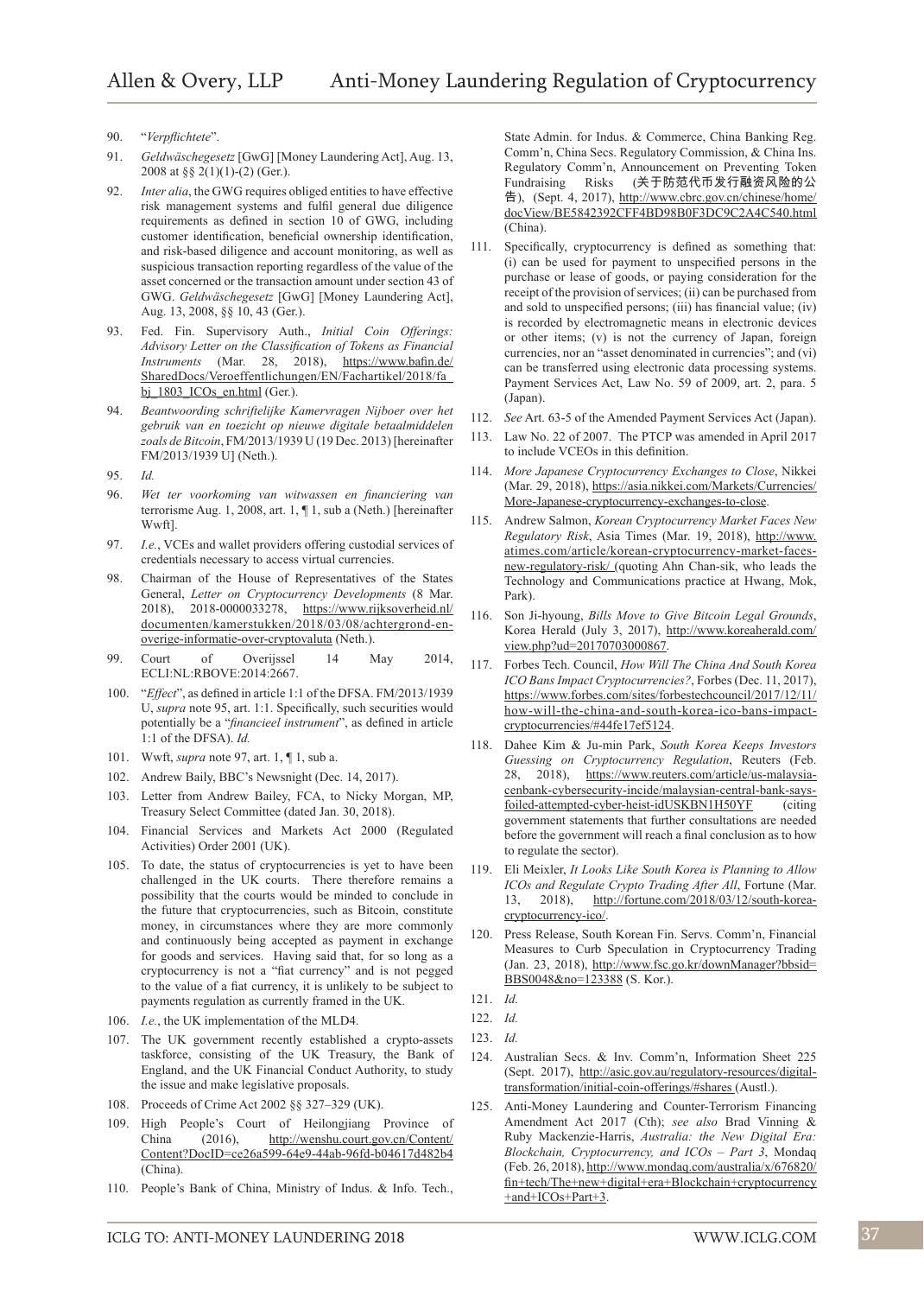- 126. Digital Currency Exchange Providers Guidance on AML/ CTF Programs, AUSTRAC http://www.austrac.gov.au/ digital-currency-exchange-providers (last visited Apr. 9, 2018, 10:00 EST).
- 127. *See* U.S. Dep't of Justice, Press Release, Ross Ulbricht, A/K/A "Dread Pirate Roberts", Sentenced In Manhattan Federal Court To Life In Prison, (May 29, 2015), https://www.justice. gov/usao-sdny/pr/ross-ulbricht-aka-dread-pirate-robertssentenced-manhattan-federal-court-life-prison.
- 128. Drug Enf't Admin., Dep't of Justice, 2017 National Drug Threat Assessment (DEA-DCT-DIR-040-17) 130 (Oct. 2017), https://www.dea.gov/docs/DIR-040-17\_2017-NDTA. pdf.
- 129. Europol, Press Release, Illegal Network Used Cryptocurrencies and Credit Cards to Launder More Than EUR 8 Million from Drug Trafficking (Apr. 9, 2018), https:// www.europol.europa.eu/newsroom/news/illegal-networkused-cryptocurrencies-and-credit-cards-to-launder-moreeur-8-million-drug-trafficking.
- 130. *See* Quesito Antiriciclaggio n. 3-2018/B, Consiglio Nazionale del Notariato (Mar. 13, 2018), http://www.dirittobancario. it/sites/default/files/allegati/quesito\_antiriciclaggio\_n.\_3- 2018-b.pdf (It.).
- 131. Zachary K. Goldman et al, *Terrorist Use of Virtual Currencies*, Center for a New American Security (May 2017), https:// www.lawandsecurity.org/wp-content/uploads/2017/05/ CLSCNASReport-TerroristFinancing-Final.pdf.
- 132. *Venezuela Says Launch of "Petro" Cryptocurrency Raised \$735 Million*, Reuters (Feb. 20, 2018), https://www.reuters. com/article/us-crypto-currencies-venezuela/venezuelasays-launch-of-petro-cryptocurrency-raised-735-millionidUSKCN1G506F.
- 133. For example, the cryptocurrency Monero uses "stealth addresses", which are randomly generated for each individual transaction, and "ring confidential transactions", which conceals the amount being transacted. *See* Nicolas van Saberhagen, *Crypto-Note v. 2.0* (Monero White Paper) (Oct. 17, 2013), https://github.com/monero-project/research-lab/ blob/master/whitepaper/whitepaper.pdf.
- 134. *E.g.*, FATF Recommendation 10 ("Customer Due Diligence"), https://www.cfatf-gafic.org/index.php/documents/fatf-40r/376-fatf-recommendation-10-customer-due-diligence.
- 135. 31 C.F.R. § 1010.313.
- 136. 31 U.S.C. § 5324.
- 137. Interagency Interpretive Guidance on Providing Banking Services to Money Services Businesses Operating in the United States (Apr. 26, 2005), https://www.fincen.gov/sites/ default/files/guidance/guidance04262005.pdf.
- 138. *Id*. at 3 (stating that "it is reasonable and appropriate for a banking organization to insist that a money services business provide evidence of compliance with such requirements or demonstrate that it is not subject to such requirements").
- 139. Fed. Fin. Insts. Examination Council, *Nonbank Financial Institutions—Overview, Bank Secrecy Act Anti-Money Laundering Examination Manual*, https://www.ffiec.gov/ bsa\_aml\_infobase/pages\_manual/OLM\_091.htm (last visited Apr. 12, 2018).
- 140. *Id*.
- 141. An ACAMs white paper has raised concerns over the phenomenon of de-risking in crypto services, and of the potential fair banking services ramifications. "While consistent regulation is lacking, [VCEs] are being denied fair banking services because they are being 'de-risked' by [FIs]. The discrimination from fair banking services VCEs are facing is comparable to the medial marijuana industry. Unlike its high-risk counterpart, Fintech innovators operate in a field that is federally legal." Sherri Scott, *Cryptocurrency Compliance: An AML Perspective, ACAMS White Paper* (n.d.),http://files.acams.org/pdfs/2017/Cryptocurrency\_ Compliance\_An\_AML\_Perspective\_S.Scott.pdf.
- 142. FATF-modelled AML regimes include prohibitions on the acceptance of proceeds of a crime ("illicit proceeds"). *See*, *e.g.*, 18 U.S.C. §§ 1956–57.

# **Acknowledgment**

The authors wish to thank the following attorneys for their significant contributions to this chapter: Jane Jiang, Tiantian Wang and Jason Song (China); Dennis Kunschke (Germany); Giovanni Battista Donato, Emanuela Semino, and Amilcare Sada (Italy); Neyah van der Aa, Robin van Duijnhoven, and Daphne van der Houwen (the Netherlands); Ben Regnard-Weinrabe and Heenal Vasu (UK); and Sam Brown, Bill Satchell, Justin Cooke, Lindsay Kennedy, Derek Manners, and Chelsea Pizzola (U.S.)**.**